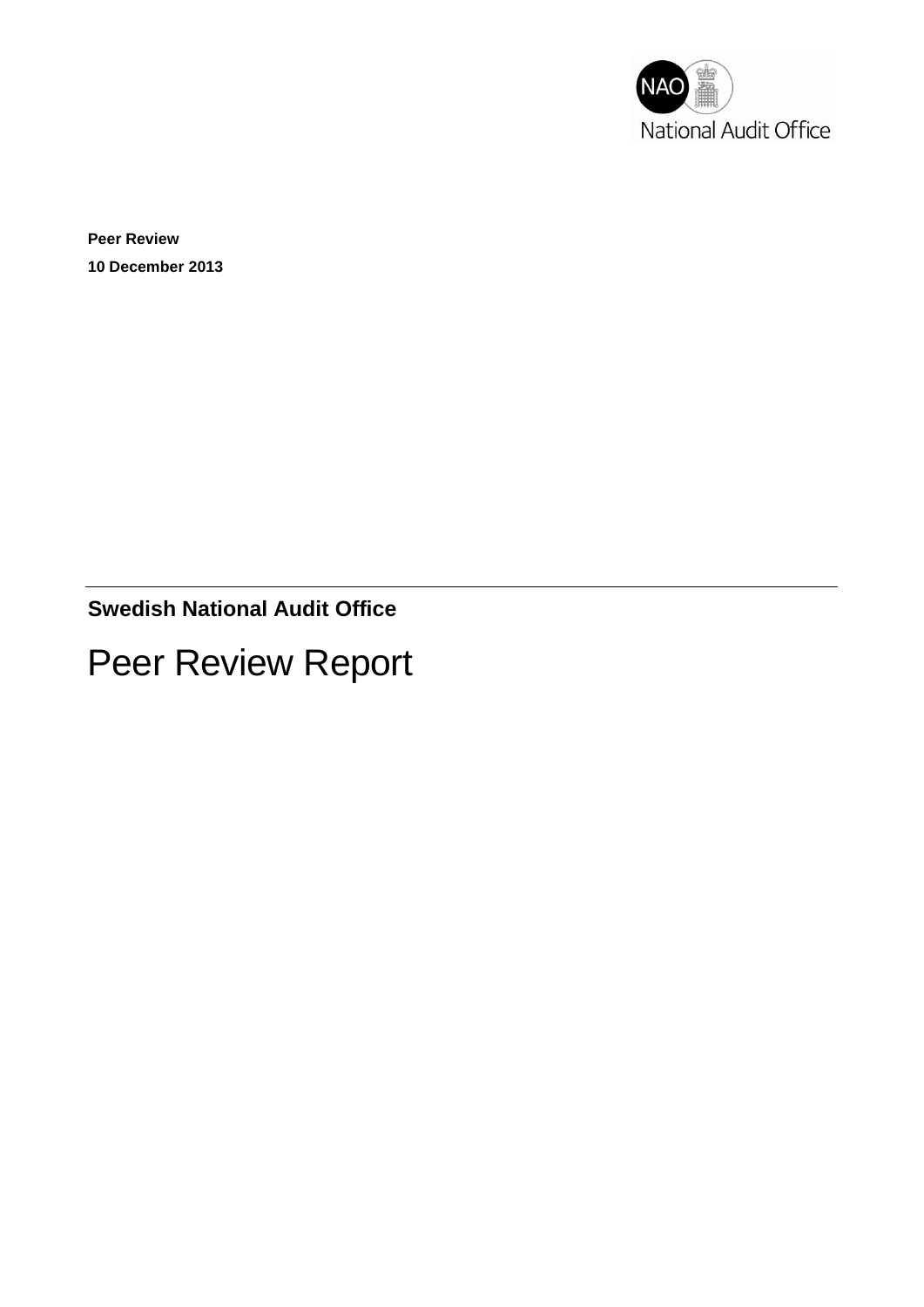# **Contents**

| <b>Summary</b>                                             | 3  |
|------------------------------------------------------------|----|
| <b>Peer Review Conclusion</b>                              | 3  |
| Overall findings                                           | 4  |
| Recommendations                                            | 6  |
| <b>Introduction</b>                                        | 8  |
| Swedish National Audit Office operational context          | 8  |
| Organisational approach to ensuring quality                | 10 |
| The role of the Auditors General                           | 10 |
| The SNAO's strategy                                        | 12 |
| Management structure                                       | 13 |
| Culture and staffing                                       | 13 |
| <b>Resources</b>                                           | 14 |
| <b>Performance Audit</b>                                   | 16 |
| <b>Compliance with ISSAIs</b>                              | 16 |
| Areas for improvement in the Performance Audit work stream | 17 |
| <b>Financial Audit</b>                                     | 19 |
| Compliance with International Standards on Auditing        | 19 |
| Identification of audit risks                              | 21 |
| Designing responses to audit risks                         | 23 |
| Consistency of audit approach to significant audit areas   | 24 |
| Communication with audited bodies                          | 25 |
| <b>Methodology</b>                                         | 26 |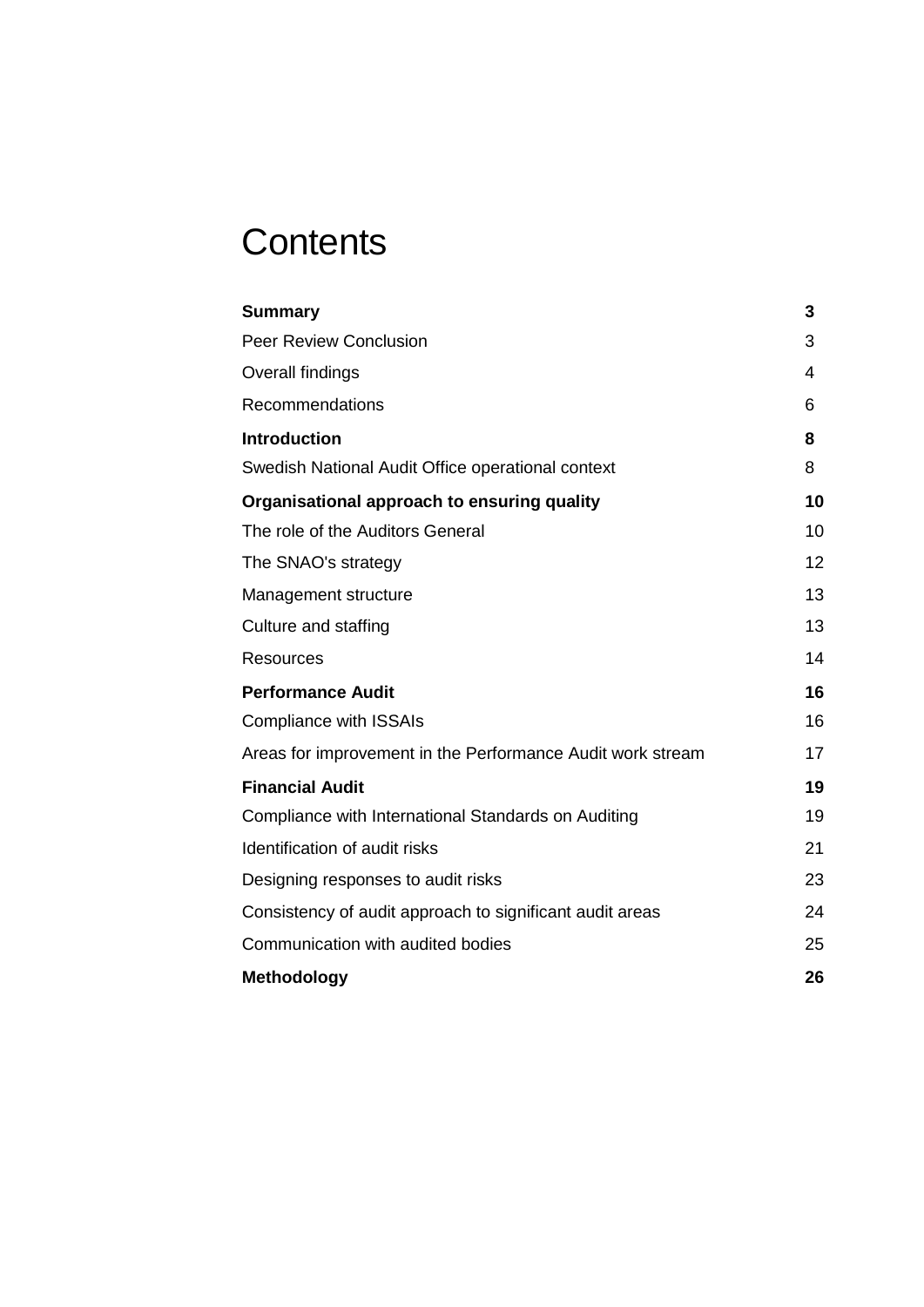# **Summary**

**1** The Swedish National Audit Office (SNAO) constitutes one of the major elements of the parliamentary control system within the Swedish Government. The SNAO carries out two main audit functions, Performance Audit and Financial Audit<sup>1</sup>.

**2** The SNAO asked the UK National Audit Office (NAOUK) to lead a Peer Review, examining its approach to delivering audit outputs, in autumn 2011. The NAOUK, in turn, asked the Finnish National Audit Office (NAOF) to assist with the Peer Review.

**3** The Peer Review team was led by Nick Bateson; and consisted of Rebecca Sheeran, Steve Mirfin, Lewis Knights and Matt Kay from the NAOUK; and Visa Paajanen and Arto Seppovaara from the NAOF.

**4** The Peer Review was carried out in accordance with the Memorandum of Understanding that was signed by the SNAO, NAOUK and NAOF in spring 2012; and sought to answer the question:

 Considering national legislation, international standards and internal regulation, is the SNAO's audit quality control system appropriate, well-functioning and well managed, creating the prerequisites for high quality audits?

**5** The Peer Review focussed on assessing the organisational approach to delivering Performance and Financial audits across the SNAO; and compliance of the Performance Audit and Financial Audit work streams with the SNAO's quality processes and International Standards<sup>2</sup>.

## Peer Review Conclusion

**6 The SNAO is a high quality Supreme Audit Institution that is well managed and controlled.** The SNAO has a good understanding of its governing International Standards for Supreme Audit Institutions for Performance Audit and applies them consistently to produce high quality outputs. However, the SNAO needs to invest in its Financial Audit practice to generate the maximum possible value from this work stream and demonstrate that it complies fully with International Standards on Auditing, as detailed in International Standards for Supreme Audit Institutions.

<sup>&</sup>lt;sup>1</sup> The SNAO also carries our International Development Cooperation work. Due to the nature of International Development Cooperation work it is outside of the scope of this Peer Review.

 $2$  A detailed methodology is set out in Section 5.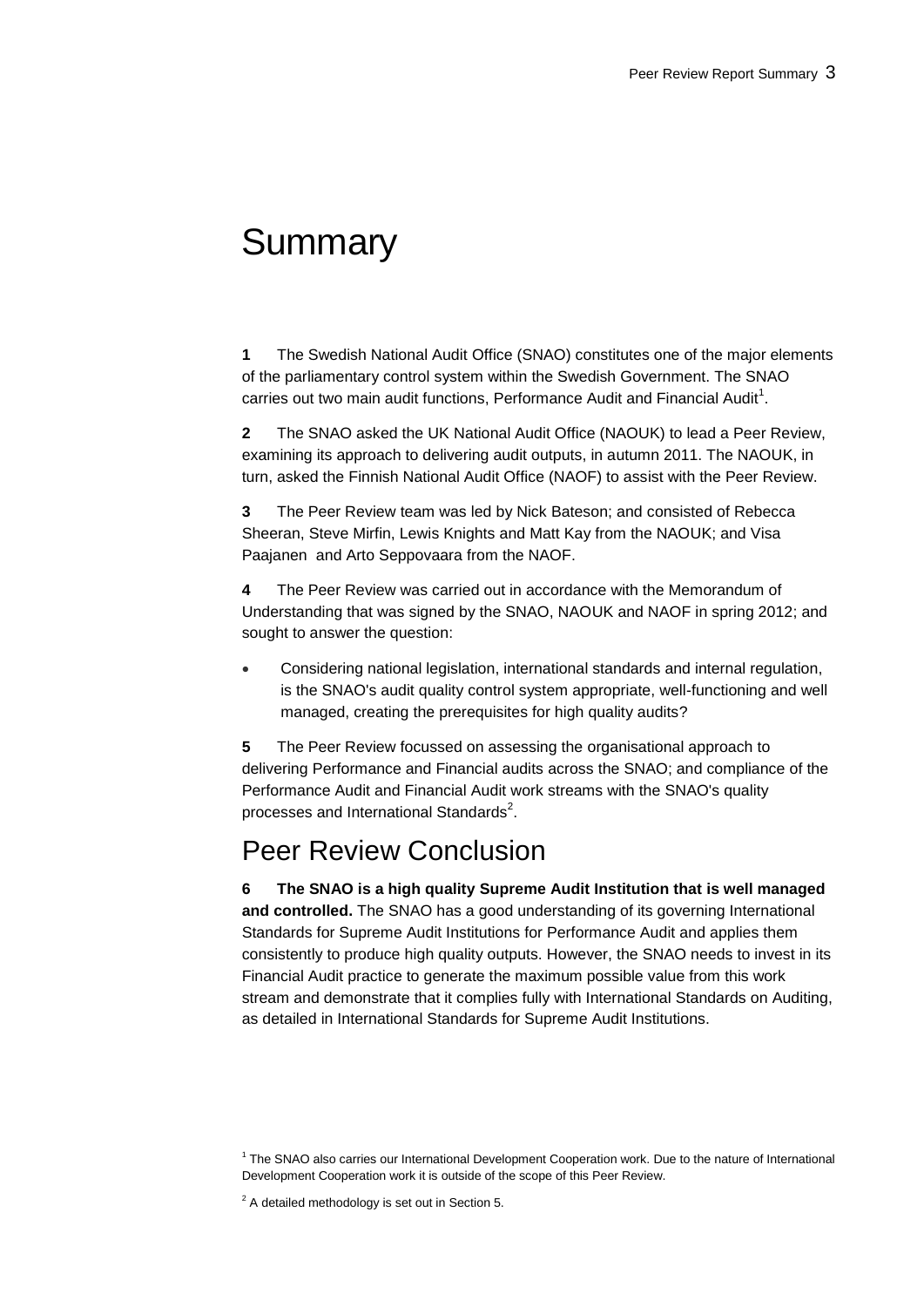# Overall findings

**7** The overall findings of the Peer Review are as follows:

#### **On the organisational approach to ensuring quality Performance and Financial Audits**

- **The Auditors General manage the SNAO effectively.** The SNAO has three Auditors General, which is an unusual leadership structure for a Supreme Audit Institution. This structure is designed to provide diversity in the approach to the delivery of the SNAO's work. While we found some differences in the approach to Performance Audits that are carried out for each Auditor General, this did not affect their quality (paragraphs 2.3 to 2.9).
- **The SNAO's strategy is clear and understood by its staff, but it needs to develop its strategic approach to Performance and Financial Audits further to demonstrate that it is covering the financial risks faced by the Swedish Government sufficiently.** The focus of the risk analysis for Performance Audits and the current Financial Audit approach implies a risk that the SNAO is not covering Swedish Government finances sufficiently (paragraphs 2.10 to 2.14).
- **The culture of the SNAO assists in ensuring high quality audit work.** Staff are committed, work well together and are open to challenge and new approaches to the delivery of work. This helps to generate a culture of continual improvement, which is a key factor in an effective quality control system. However, the SNAO needs to ensure that Financial Audit has a sufficiently high profile within the organisation to gain the most value from the on-going development of the work stream (paragraphs 2.15 to 2.21).
- **The SNAO's current delivery capacity is likely to be insufficient for the future needs of the organisation.** The investment in Financial Audit methodology and practice that is required to enable the SNAO to demonstrate compliance with International Standards will cause delivery tensions for the SNAO. This presents a significant challenge to the Auditors General in the short to medium term (paragraphs 2.22 to 2.25).

#### **On Performance Audit**

- **The SNAO's Performance Audit Function meets the demands of International Standards**. The SNAO can continue to focus on maximising the influence of its Performance Audits across the Swedish Government system, rather than on compliance with the International Standards (paragraphs 3.5 to 3.7).
- **There is a need for greater consistency in the SNAO's documentation approach to individual Performance Audits.** We found differences in the approach to documentation and control of information within individual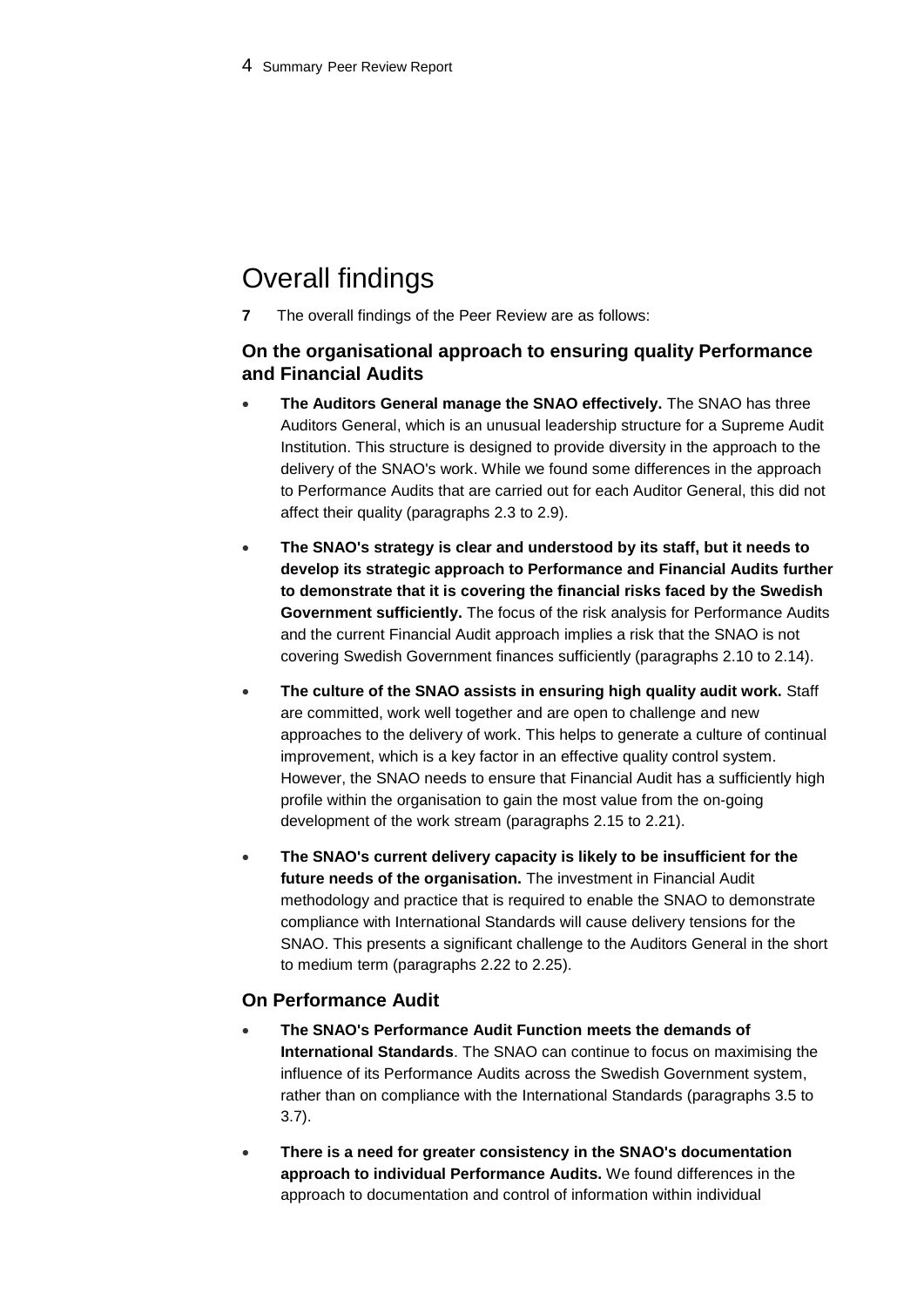Performance Audit files (paragraphs 3.8 to 3.9).

 **The SNAO has the opportunity to further improve its Performance Audit methodology and increase the efficiency of the approach.** The SNAO's approach to identifying audit topics is complex and involves multiple processes. The SNAO's Performance Audit Handbook would benefit from greater clarity and more consistency (paragraphs 3.10 to 3.15).

#### **On Financial Audit**

- **The SNAO needs to demonstrate clearly that its Financial Audit methodology is fully compliant with International Standards.** The SNAO started implementing International Standards on Auditing in its 2011 audit cycle and has made substantial progress since then. We found good practice in the SNAO's understanding of its clients; approach to designing responses to identified audit risks and communication with audit clients. However, we also found that the SNAO needs to develop its policies to translate the requirements of the Standards into a fully consistent audit approach; improve the focus and rigour of its risk assessment processes; enhance its approach to materiality; and gather more detailed evidence to support its Financial Audit opinions (paragraphs 4.4 to 4.11).
- **The SNAO should seek to generate greater impact from its Financial Audit practice.** The SNAO's current audit approach does not focus sufficiently on the areas of greatest financial risk within the system or within individual organisations. This reduces its impact and also affects the SNAO's ability to draw all relevant conclusions on the overall state of financial controls across the Swedish Government (paragraphs 4.12 to 4.16).
- **The SNAO's approach to auditing Performance Reports and Controls Statements needs to be revised.** Currently the true and fair opinion that covers these elements is not supported sufficiently by the audit work that is carried out. The SNAO is working with its audit clients and stakeholders to address this issue (paragraphs 4.20 to 4.22).
- **The SNAO's current Financial Audit approach assumes a very high level of reporting accuracy across the Swedish Government sector, equivalent to best practice in financial control.** The SNAO's current Financial Audit approach needs to test this assumption more robustly. This can be achieved by reducing the inconsistencies in the identification of audit risks and addressing the gaps in its core assessment and audit of controls, balances and transactions (4.26 to 4.30).
- **The SNAO needs to invest in its Financial Audit documentation package.** Its current package, 'The Tool', is a barrier to the effective implementation of International Standards. The SNAO has the opportunity to use its upcoming investment in a new package to accelerate its development of its audit methodology significantly (paragraphs 2.26 to 2.28).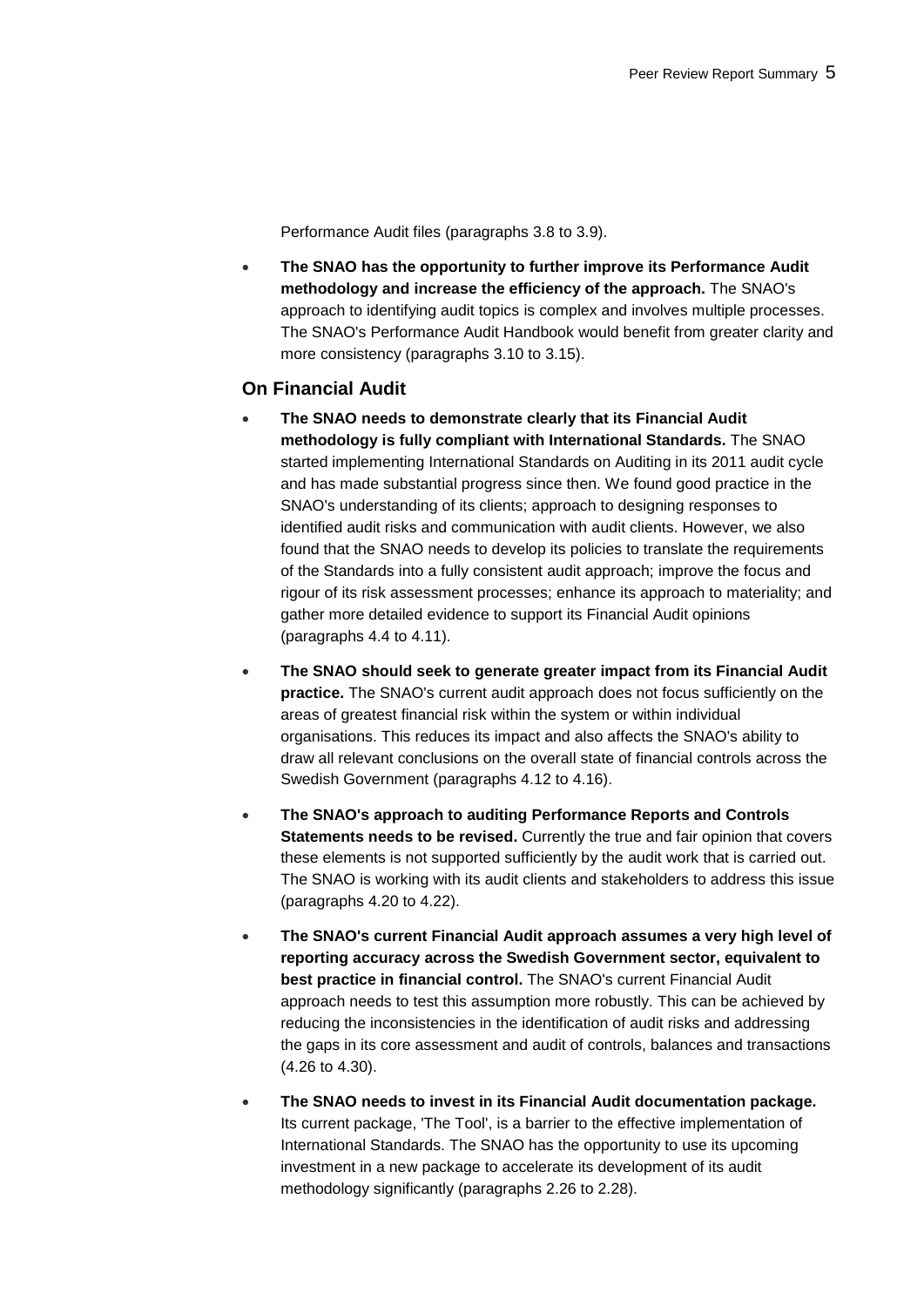## Recommendations

- **8** At the organisational level, the SNAO should:
- **Engage with its staff and stakeholders to ensure it understands fully the areas of greatest financial risk within the Swedish Government system.** This should cover the nature of the organisations that operate within the system; the control environment within these organisations; the inherent materiality and complexity of particular transactions streams and balances; and the level of public interest. Once this is complete the SNAO should review Performance Audit work plans and its Financial Audit approach to ensure that it is systematically covering the areas of greatest risk.
- **Invest in its Financial Audit approach, staff training and IT infrastructure to facilitate full compliance with International Standards and generate improvements in its ability to identify and audit financial risks and controls.** This investment will require a significant increase in its Financial Audit capacity in the short term, but will increase the SNAO's knowledge of its audited bodies and improve the value of its audits.
- **9** With regard to Performance Audit, the SNAO should:
- **Promote consistency in the application of its Performance Audit documentation approach.** This will ensure there is a common understanding of the required documentation standards within all Performance Audits.
- **Drive further improvements in its Performance Audit practice.** This will help to continue the process of enhancing the Performance Audit practice and the overall effectiveness of the work stream.
- **Review its Performance Audit Handbook with the aim of generating efficiencies in the audit process.** This should focus initially on the planning and pre-study phases; and introducing a clearer separation between the identification of audit topics and assessment of the areas of interest within them.
- **10** With regard to Financial Audit, the SNAO should:
- **Focus, within each audit, on articulating carefully the financial statement risks that exist and how to test them most effectively via controls testing, analysis supported by corroborative enquiry, predictive testing and detailed testing**. This will help to target the Financial Audit effort into the areas of greatest significance and will enable the SNAO to use its Financial Audit practice to assess the operation of financial controls across the Swedish Government system effectively.
- **Continue to review its application of its Financial Audit methodology to ensure that it is demonstrating compliance with International Standards**. This should cover its documentation of audited entities' operations, control systems and financial position; approach to materiality; structure of its audit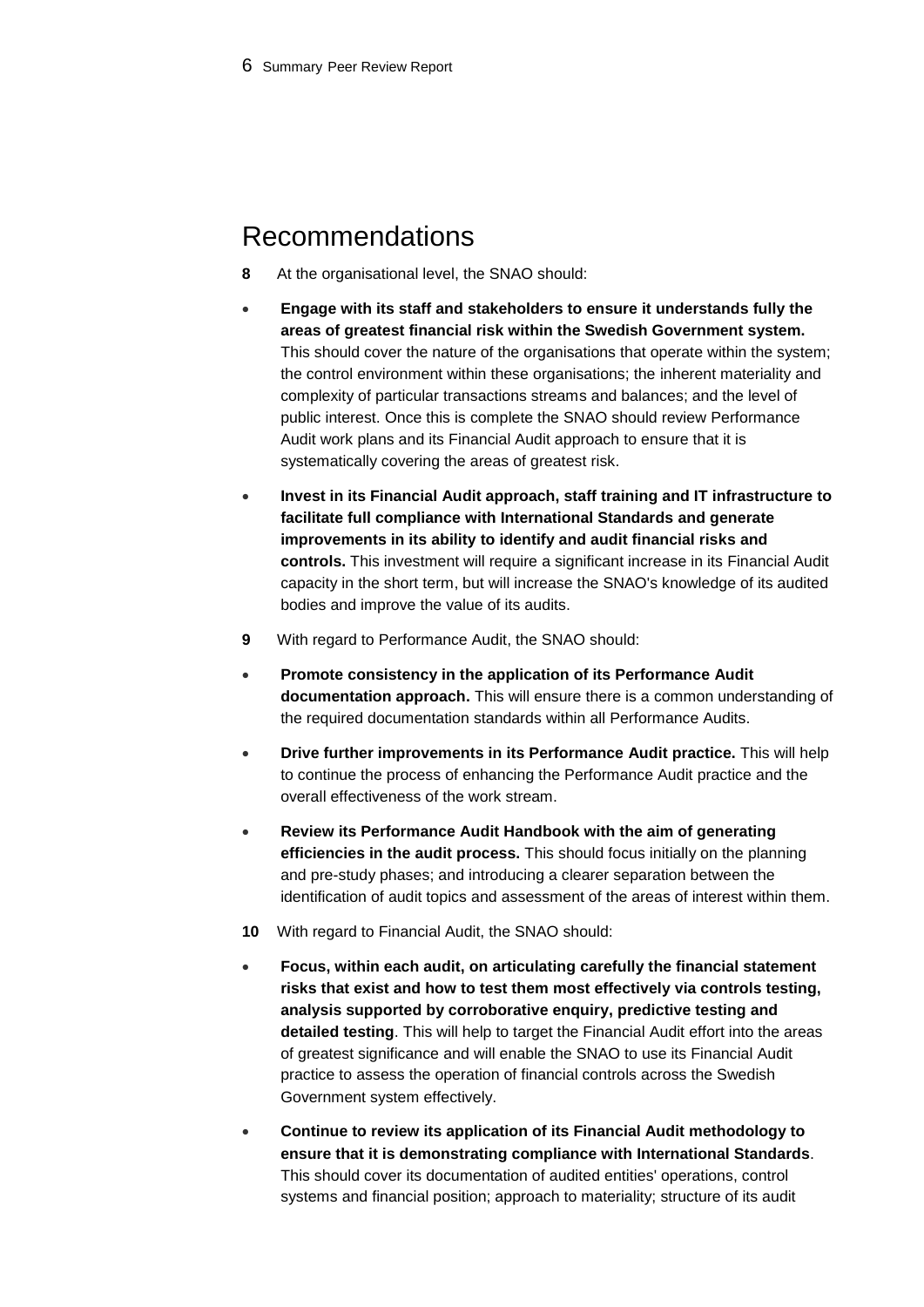opinion; and approach to testing individual transaction streams and balances.

- **Develop policies that translate International Standards into a consistent approach to delivering its Financial Audits** This should specify the SNAO's approach to controls work, analytical work, predictive testing and detailed testing.
- **Continue its drive to revise the approach to auditing Performance Reports and Controls Statements.** There is currently a gap between the work that is done on these areas and the audit opinion that is granted which needs to be closed. This provides the opportunities for generating efficiencies in the audit approach which can offset some of the investment that is needed.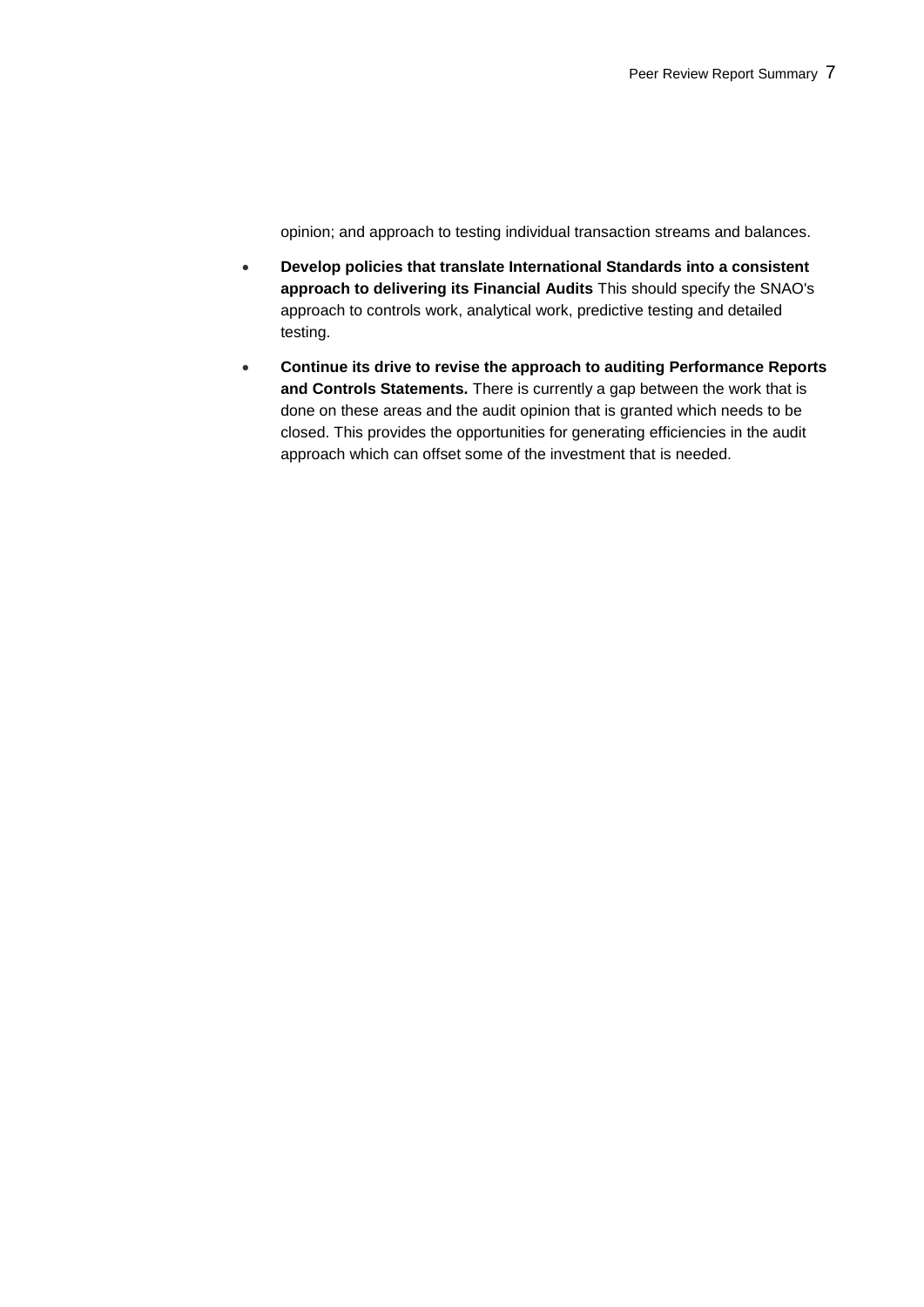# Introduction

# Swedish National Audit Office operational context

#### **Functions of the Swedish National Audit Office**

**1.1** The Swedish National Audit (SNAO) has been in place in its current form and structure since 2003 and constitutes one of the major elements of the parliamentary control system within the Swedish Government.

**1.2** The SNAO is led by three Auditors General appointed by the Riksdag. The Auditors General: Claes Norgren, Jan Landahl and Gudrun Antemar<sup>3</sup>, are jointly responsible for the work of the SNAO. Claes Norgren is appointed by the Riksdag as the Auditor General with responsibility for the administrative management of the office.

**1.3** The main task and focus of the SNAO in its current form is to ensure effective use of resources and administration within the Swedish Government. It has a mandate that enables it to conduct independent audits of central government activities. The SNAO has three key operational functions, Performance Audit, Financial Audit and International Development Cooperation<sup>4</sup>, which are currently managed as separate work streams.

#### Performance Audit

**1.4** Performance Audit is designed to scrutinise central Government activities and submit recommendations to increase the efficiency and quality of these activities. The SNAO carried out 27 Performance Audits during 2012 and plans to deliver up to 30 reports during 2013.

#### Financial Audit

**1.5** Financial Audit involves the audit of financial reports that are produced by the State; Government Offices and agencies under the Riksdag and the Government; the Riksdag administration; and the Palace Administration. The aim of Financial Audit is to provide an opinion as to whether these financial reports present a true and fair view of the activities of each organisation that is subject to audit. In 2012, the SNAO carried out 251 Financial Audits and aims to deliver the same number during 2013.

 $3$  Gudrun Antemar left the SNAO on 14 October, but was in post during the fieldwork for the Peer Review.

<sup>&</sup>lt;sup>4</sup> Due to the nature of International Development Cooperation work, which is developmental and is not designed to provide assurance to the Riksdag on the operations of the Swedish administration, it is outside the scope of this report.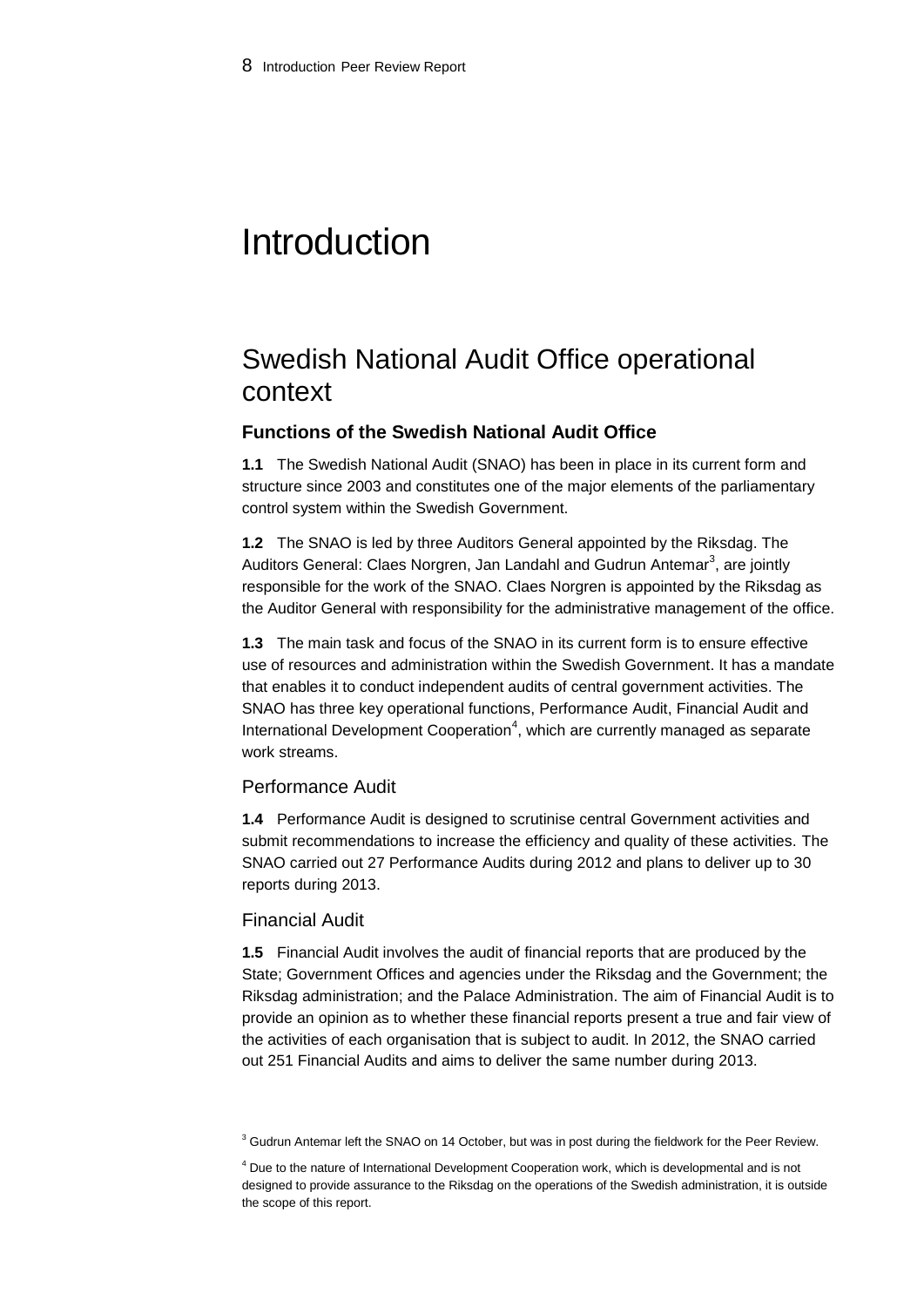#### International Development Cooperation

The SNAO's International Development Cooperation work contributes to good administration in partner countries by strengthening parliamentary control and the capacity of Supreme Audit Institutions to perform audits. The SNAO is engaged in International Development Cooperation in Africa, Asia and Europe.

#### **The scope of the Peer Review**

**1.6** The SNAO asked the NAOUK to lead the Peer Review in autumn of 2011. The scope of the Peer Review was agreed in spring 2012 in the Memorandum of Understanding, which was signed by the SNAO, NAOUK and NAOF. To supplement the Memorandum, we produced a Peer Review Strategy, which was agreed in January 2013.

**1.7** The Peer Review approach was designed to answer the following question, specified in the Memorandum of Understanding:

- Considering national legislation, international standards and internal regulation, is the SNAO's audit quality control system appropriate, well-functioning and well managed, creating the prerequisites for high quality audits?
- **1.8** To address this question, we assessed
- The overall strategic management of the SNAO; its capability and resources; and the quality control procedures in place across the organisation.
- The methodologies applied to the Performance Audit and Financial Audit work streams to assess whether they are compliant with International Standards.
- A sample of three Performance Audits and three Financial Audits to test compliance with the SNAO's procedures and International Standards, the evidence collected to support each audit and whether the reporting in each case was appropriate.

**1.9** The detailed methodology we applied to carry out the Peer Review is set out in more detail in section five of this report.

**1.10** This report details the findings in three sections covering the organisational approach to ensuring quality across the SNAO; Performance Audit; and Financial Audit. The Financial Audit section of the report is more detailed than the Performance Audit section. In general, we had more findings on the application of standards Financial Audit than Performance Audit. This is due to three factors, the recent reviews of the SNAO's Performance Audit work stream; the current status of the SNAO's implementation of International Standards in Financial Audit; and the relative scope and complexity of the Financial Audit standards in comparison to Performance Audit framework, which meant that our work on Financial Audit had a more technical and compliance focus.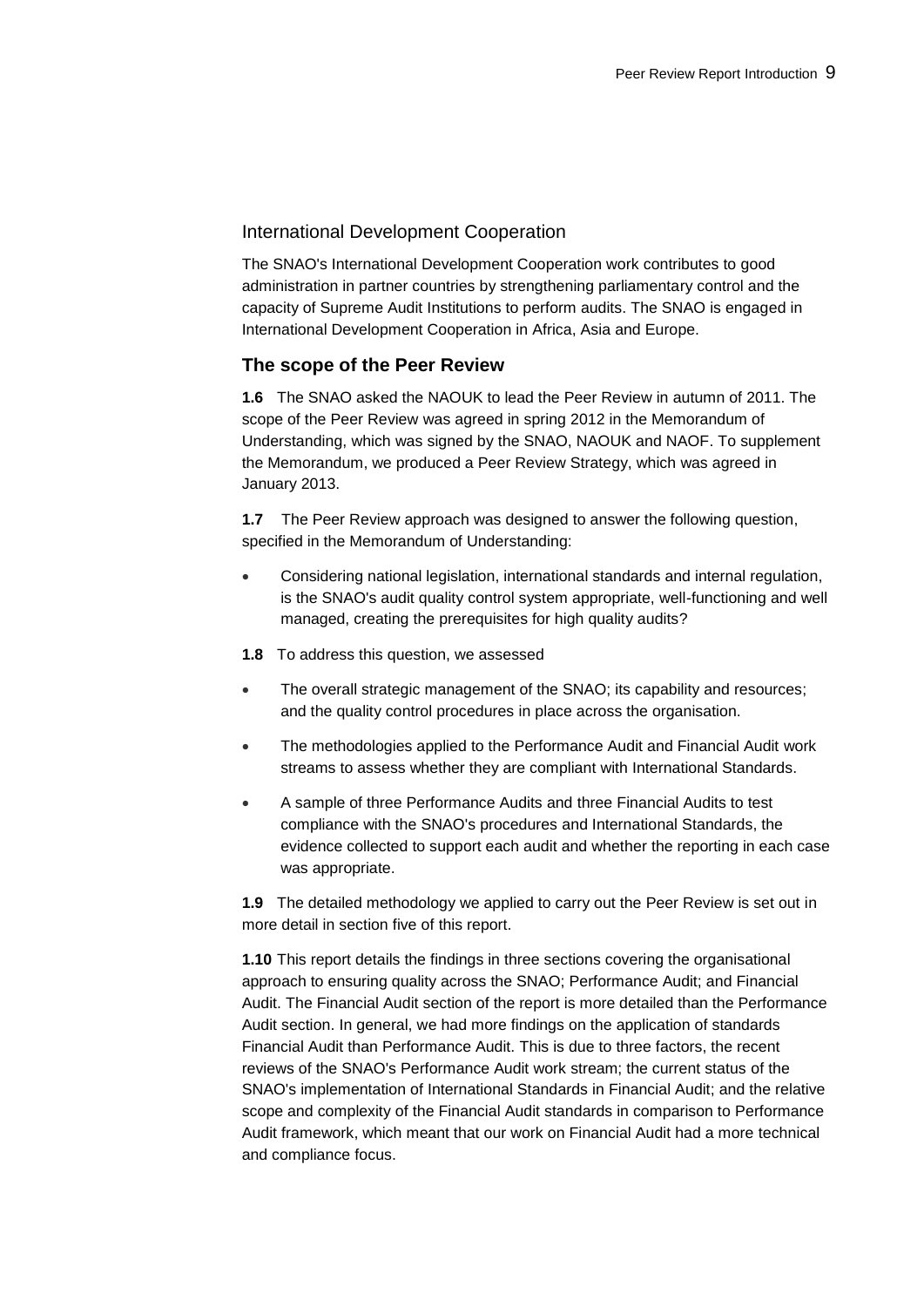# Organisational approach to ensuring quality

**2.1** A well designed system of internal quality control starts from the top of the organisation and flows down through the systems, processes and controls that are in place throughout the work streams that are carried out.

**2.2** To assess the overarching quality control framework in place at the SNAO, we examined:

- the role of the Auditors General;
- the clarity of the strategy in place in the SNAO, which acts as the framework for Performance Audit and Financial Audit;
- the management structures within the SNAO and their impact on Performance Audit and Financial Audit;
- culture and staffing of the SNAO; and
- the resources of the SNAO and whether they support audit delivery.

## The role of the Auditors General

**2.3** The SNAO's leadership structure is unusual for a Supreme Audit Institution. The SNAO has three Auditors General appointed by the Riksdag. The Auditors General are jointly responsible for the strategic direction and management of the organisation, but have a duty to determine independently what is to be audited, how audits are to be conducted and what conclusions are to be drawn within their specific areas of responsibility.

**2.4** This structure is designed to ensure a diversity of views at the top of the organisation to feed into the approach to delivering work. Most other comparable Supreme Audit Institutions do not have this structure. They have one appointed Auditor General, responsible to Parliament for the scope of the audits and the conclusions, supported by senior managers that have functional responsibility for the delivery of work and are accountable to the Auditor General.

**2.5** The SNAO's leadership structure succeeds in providing different views at the top of the organisation. It ensures a variety of different perspectives on the areas of significance to the SNAO and approaches to the delivery of work. However, there is the potential for this structure to result in inconsistencies in the scope of the audits that are carried out and the methodologies that are applied. This is particularly the case in Performance Audit where there is greater freedom in the topics that are chosen, the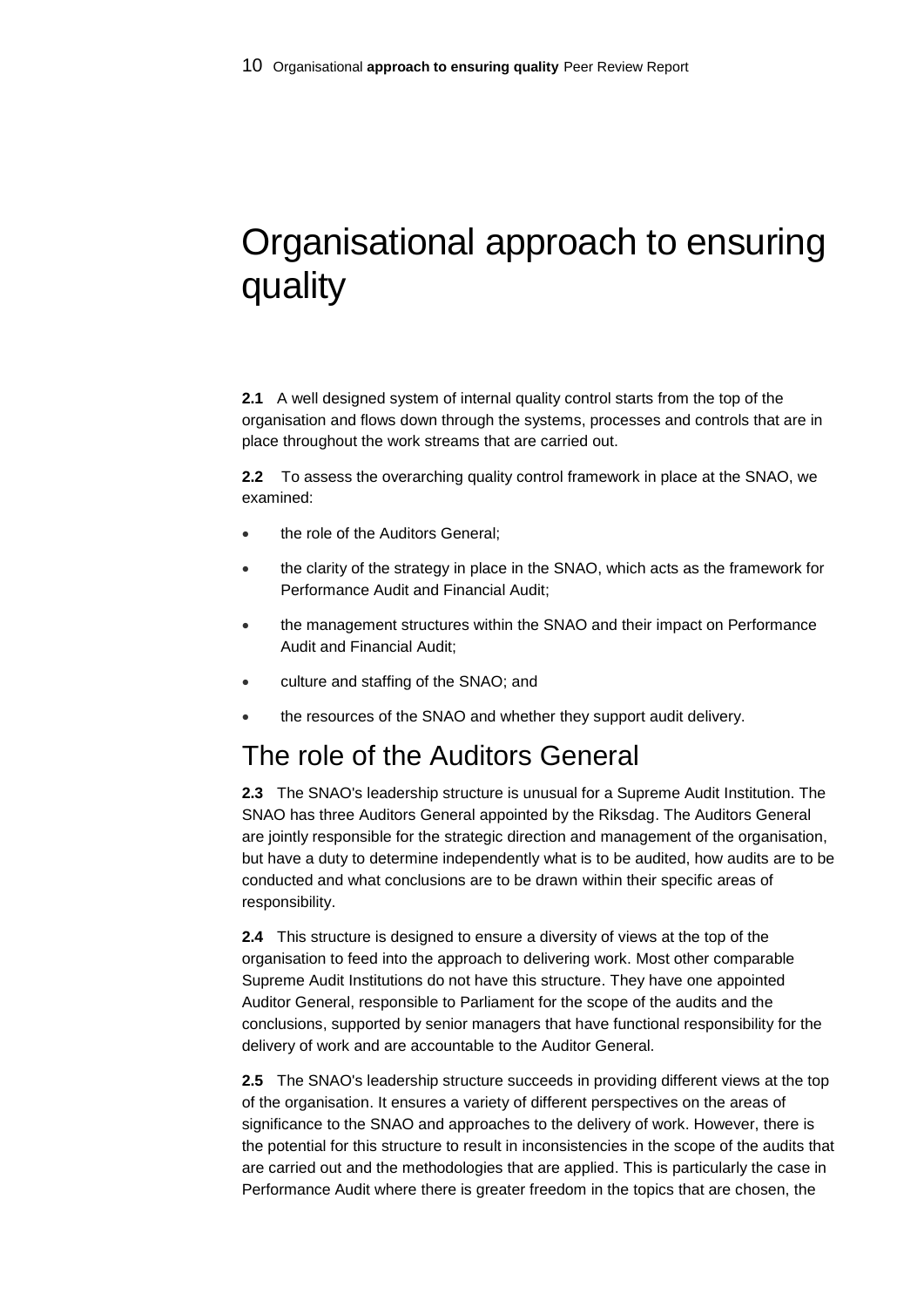work that is carried out and the nature of the outputs that are produced. Financial Audit follows a structured process and is less judgemental. Therefore, there is less scope for significant divergence in the approach to Financial Audits carried out under each Auditor General.

**2.6** To address this risk, the Auditors General have used the SNAO's work on Strategic Intelligence<sup>5</sup> to agree ten areas of focus within the Performance Audit work stream, called Audit Strategies, which are presented in the SNAO's Annual Audit Plan<sup>6</sup>. These cover the following areas:

- public finances;
- infrastructure on new terms;
- defence capabilities;
- sustainable development climate;
- the Government in the market;
- employment and integration;
- Government healthcare initiatives;
- Government initiatives in the field of education;
- robust pensions; and
- citizens and the administration.

**2.7** These strategies help to ensure that the Auditors General agree on the overall direction of the organisation. However, there remains the possibility that the individual Auditors General could adopt different approaches to the delivery of work within them.

**2.8** We assessed this by comparing the processes that are applied to Performance Audit in each of the Auditors Generals' areas of responsibilities. We found that there was some divergence in the approach taken by teams, particularly in documentation as detailed in section three of this report, but we were able to conclude that this did not impact upon the quality of the work that was carried out significantly.

**2.9** We also assessed the operational effectiveness of the SNAO's senior management structure and the ways in which the Auditors General work with SNAO staff. We found that that the Auditors General work well within the restrictions of the structure they are required to operate, engage effectively with staff and have the appropriate tools with which to manage the organisation. Overall, we found the SNAO

<sup>&</sup>lt;sup>5</sup> Strategic Intelligence is the SNAO's approach to identifying the wider events in the Swedish Government of significance.

<sup>&</sup>lt;sup>6</sup> Reference: Swedish National Audit Office Annual Audit Plan.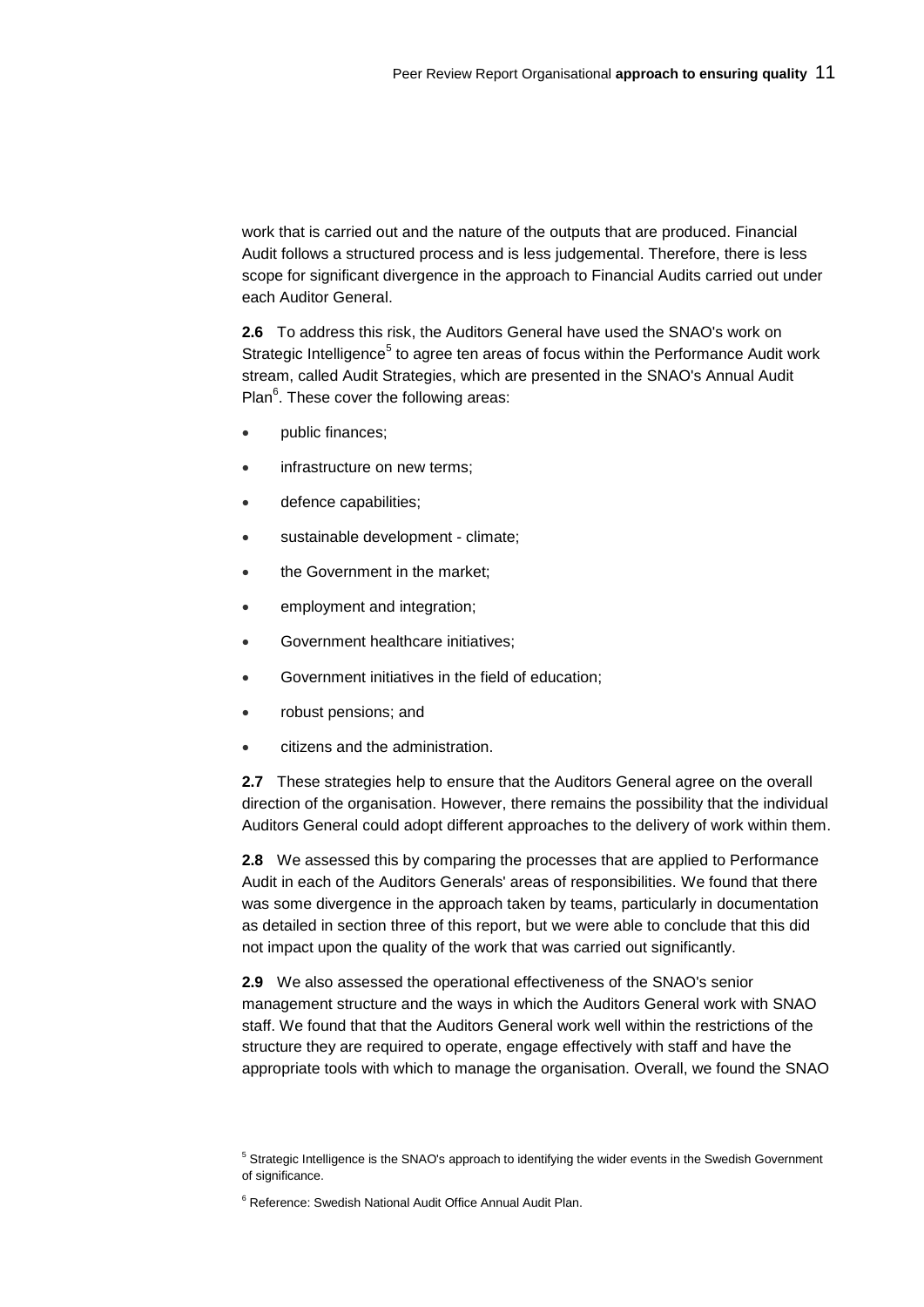to be a well-managed and controlled organisation and that the current management structure, though unusual, does not impact upon quality.

# The SNAO's strategy

**2.10** The SNAO's overall strategy is set out in its Strategic Plan 2012-2015 and is updated annually. The strategy provides a clear articulation of the vision for the SNAO, which is to contribute to the sound use of public resources and effective and efficient public administration<sup>7</sup>. Flowing from this strategic vision are the SNAO's stated objectives of ensuring that the public has confidence that it will identify areas of deficiency in the delivery of central government; and that its audits will deliver improvements in public services.

**2.11** During our work, we found that this strategy was understood by SNAO staff. We also found that the SNAO, through its strategic intelligence and planning processes, has a clear view of the influences on the Swedish Government system and the pressures within it. However, our review of the contents of the Strategic Plan and the Annual Audit Plan found that the SNAO has not taken the step of articulating the financial risks within the system and the impact on government spending. For example, we found that the Audit Strategies, detailed in paragraph 2.6 above, and the audit topics selected within them are focussed on wider issues within the Swedish Government. This is a sensible approach that ensures that the SNAO engages with wider issues of relevance to the Swedish Government and produces Performance Audit products covering them. However, the links to issues related to Government finances could be more explicit within the SNAO's Audit Strategies and selected audit topics to demonstrate its thinking in this area clearly.

**2.12** This gap in financial analysis of the whole of system is also reflected in the approach that the SNAO takes to its audits. In our sample of Performance Audits we found that only one of the three audits could be directly linked to Government Finances. In addition, in our sample of Financial Audits we found a lack of consideration of the relative financial risks individual organisations represent, due to the complexity of the transactions or the relative quality of controls that are in place. This translated into similar audit approaches being taken in each entity.

**2.13** Swedish Government activities are generally well controlled, have a history of transparency and accountability and are not subject to a particularly marked risk of fraud, manipulation or financial mismanagement. However, there are areas of weakness in any financial system. Overall, we have concluded that there is a need for greater focus within the SNAO's strategy on ensuring that it is gathering sufficient evidence over the use of public funds within the areas of greatest financial risk in the Swedish Government system. This is particularly significant for the SNAO in Financial Audit as it could be exposed to potentially significant reputational damage if significant

<sup>7</sup> Reference SNAO Strategic Plan 2012-15.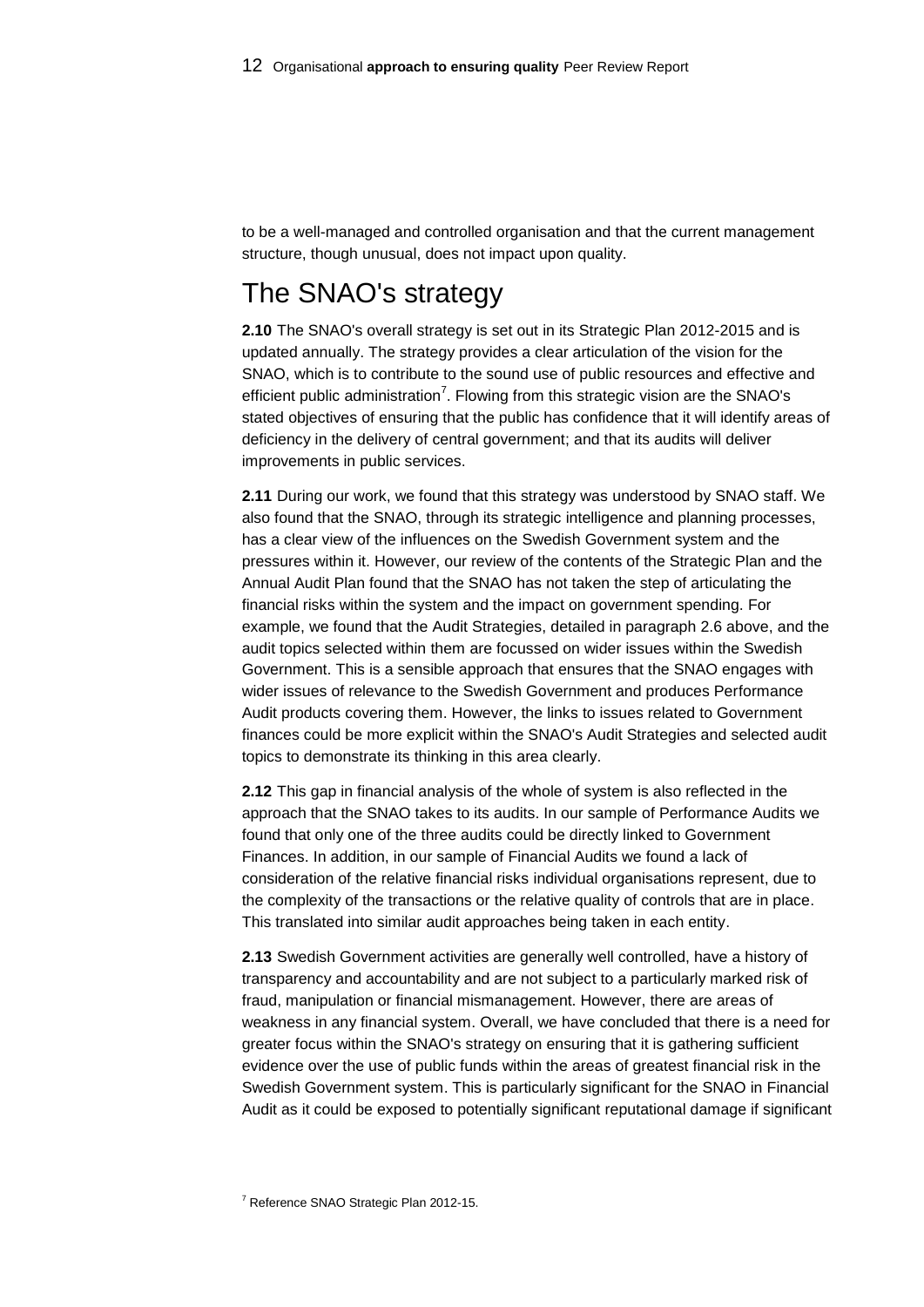fraud or mismanagement of funds was uncovered in an area of the Swedish Government that had been given a clean audit opinion.

**2.14** To address this, the SNAO needs to work with its stakeholders to explicitly consider and document its assessment of the areas of Government finances that represent greatest risk and ensure that it addresses them appropriately. The SNAO should then ensure that it tests these areas systematically through its Performance and Financial Audits and revises its assumptions accordingly depending on the results of this testing. This is a key step in ensuring that it can demonstrate that it provides sufficient assurance on financial risk within its broader audit mandate.

### Management structure

**2.15** In January 2013, the Auditors General introduced a revised structure to the SNAO that separated Performance Audit and Financial Audit into two management areas. This structure was introduced to professionalise the Performance Audit and Financial Audit work streams and ensure they are both given sufficient resources.

**2.16** This management structure has the benefits of ensuring that the Performance and Financial Audit communities have distinct identities and that the accountability for them is clear. However, there is a risk in this structure that Financial Audit is not given sufficiently high priority within the SNAO. This arises because of the Auditors Generals' responsibilities for presenting Performance Audit reports to the Riksdag, which means that Performance Audit requires a greater proportion of their time and engagement.

**2.17** As the findings in the Financial Audit section below show, the SNAO needs to increase its investment in its Financial Audit work stream to ensure it gets best value from the work that is done; demonstrates compliance with the requirements on International Standards on Auditing; and is delivering the work consistently across the organisation. The returns on this investment will be greater impact from Financial Audit and more effective identification of systemic issues and risks that are of concern. These returns will only be maximised if Financial Audit is given sufficient time and consideration by the Auditors General and senior management. Therefore, the Auditors General need to consider the level of engagement they need to have in this process, while maintaining their necessary focus on Performance Audit.

# Culture and staffing

**2.18** Two key aspects of an effective system of quality control are the culture of the organisation<sup>8</sup> and that the effectiveness of the Human Resources processes that ensure that there is sufficient high quality staff within the organisation with the competence, capability and commitment to deliver<sup>9</sup>. To test these aspects we

9 ISQC1 paragraph 29, ISSAI 40 paragraph 6 (d)

<sup>8</sup> ISQC1 paragraph 18, ISSAI 40 paragraph 6 (a)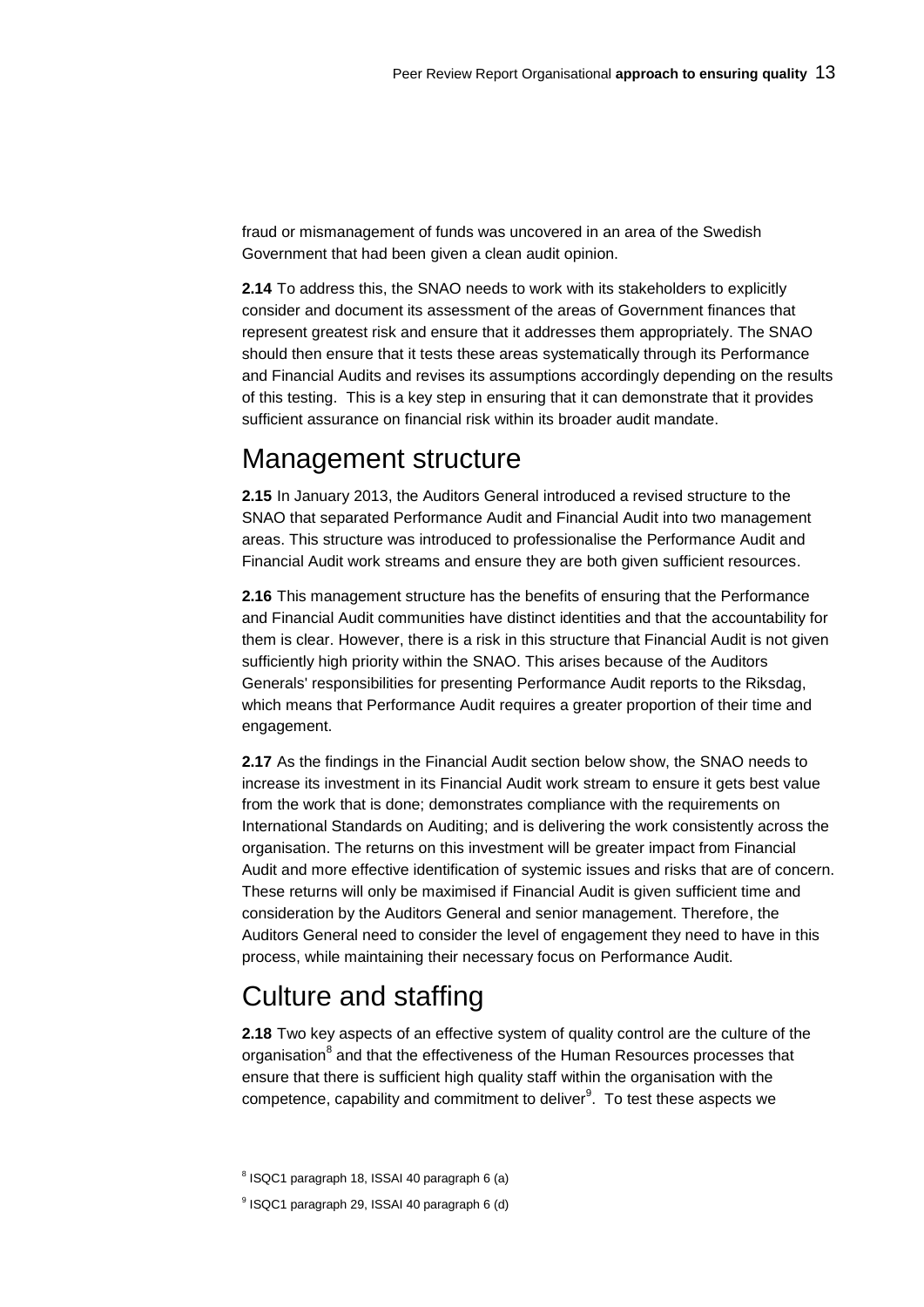assessed the tone established by the Auditors General at the top of the organisation and whether this is transferred to its staff; and the quality, commitment and engagement of the staff that work on the audits within the sample.

**2.19** It is clear from our work that the Auditors General have established a culture within the organisation that facilitates high quality work. This is shown through:

- The openness throughout the organisation, with particular reference to the flat management structure and the clarity, frequency and tone of the communications within audit teams and up and down the grades.
- The continued learning within the organisation as demonstrated by the practice of seeking regular external opinions on the quality and impact of work; the hot and cold review processes; and the willingness within the teams subject to the Peer Review to develop from the experience.
- The level of awareness of the areas for improvement within the SNAO's audit approach across the organisation.

**2.20** The SNAO has a range of very highly qualified and committed staff to draw upon and a culture of training and developing its staff. On the Performance Audit side, the quality of the research, development and management skills is high. However, as detailed previously, there is a need for additional focus on holding organisations to account via assessment of financial analysis and risk.

**2.21** On the Financial Audit side, we found Financial Audit staff to be well informed of the organisations they are auditing; have effective working relationships; and be committed to improving their skills and experience. This will stand the Financial Audit work stream in good stead as it continues to progress its implementation of International Standards. However, investment is needed to ensure that all Financial Audit staff have a consistent understanding of the requirements of International Standards, and that they can apply them effectively. This is demonstrated by the improvements in the methodology and its application that are set out in section four of this report.

### Resources

**2.22** In order to achieve high quality work, any audit institution needs to have sufficient resources. We found that the level of capacity the SNAO has to succeed in its strategy may not be sufficient for its future development.

**2.23** The SNAO's operating cost for 2012 was SEK360,942k, of which some SEK152,482k relates to Performance Audit and SEK141,370k relates to Financial Audit, with the remainder related to International Development Co-operation<sup>10</sup> and

<sup>&</sup>lt;sup>10</sup> International Development Co-operation work is funded separately from domestic Financial and Performance Audit work by the Riksdag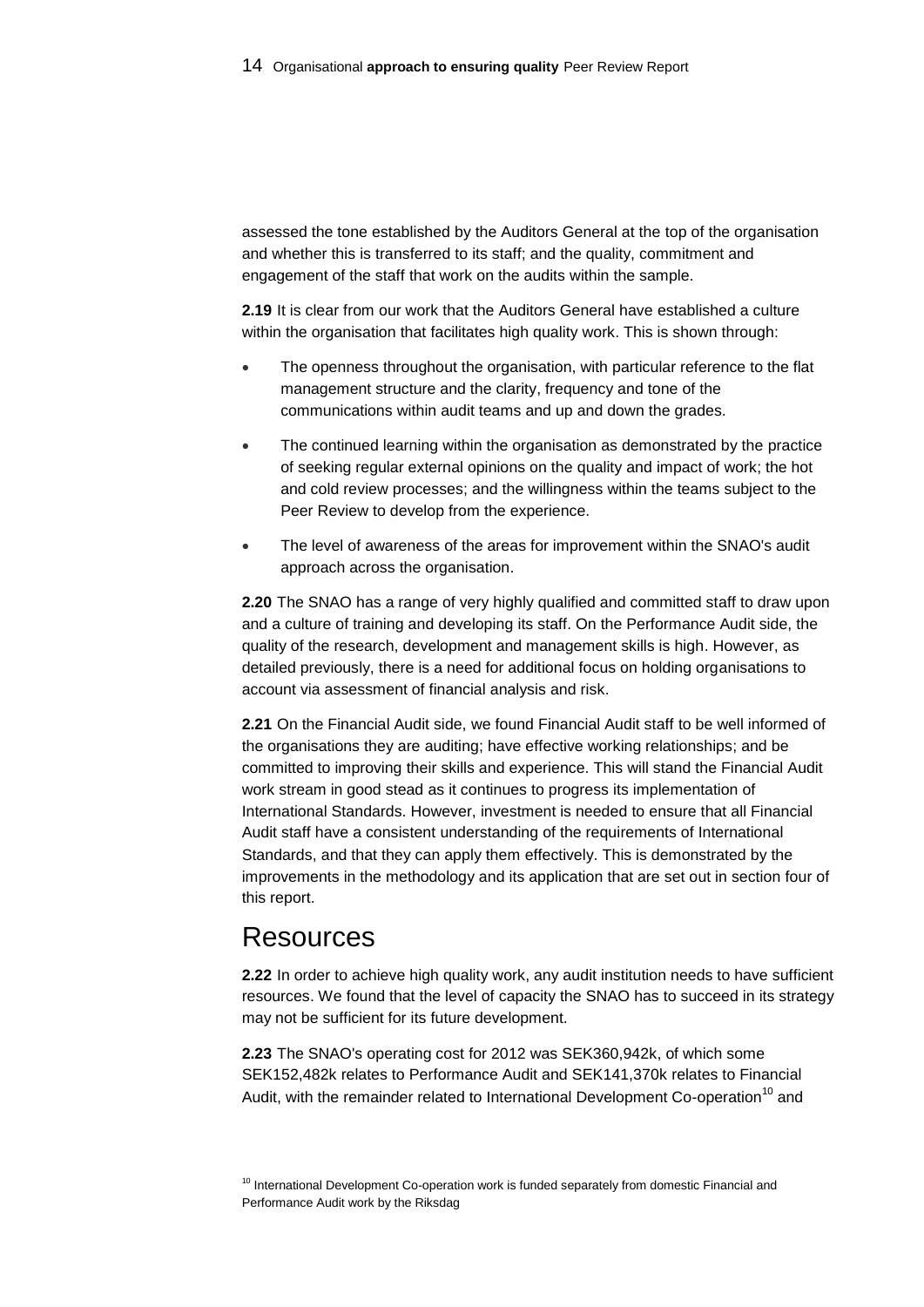central administration. The SNAO operates to a fixed budget and the Auditors General are responsible for allocating the resources between the SNAO's main work priorities.

**2.24** As the findings in section four of this report show, the SNAO needs to invest in its Financial Audit work stream in the short term. This will require investment in Financial Audit training, staff development and IT infrastructure; together with an increase in the basic level of assurance that is needed on all financial audits to demonstrate full compliance with International Standards.

**2.25** This investment should result in savings and efficiencies in the medium term as the changes become embedded and the SNAO becomes more streamlined at the delivery of Financial Audit. However, due to the fixed budget the SNAO operates within, without an increase in the capacity of the organisation, the Auditors General will need to identify significant operational efficiencies. These tensions and prioritisation decisions present a significant challenge for the Auditors General in the near term.

#### **IT infrastructure**

**2.26** One of the key planks of infrastructure for any audit institution is the documentation package that it uses to demonstrate compliance with its internal process and procedures; and collate and evaluate the evidence it has gathered in support of its audit opinions. This is again particularly important for Financial Audit, as the documentation package is the primary mechanism by which compliance with International Standards can be demonstrated.

**2.27** The SNAO has historically used an internally developed package called 'The Tool' to document its Financial Audit processes. This package was sufficient for its purposes prior to the introduction of International Standards. However, this implementation has required a number of additions, modifications and adjustments to The Tool to enable the SNAO to demonstrate that it is working within the guidelines. Following our review of the sample of Financial Audits, it is clear that the SNAO needs to invest in a revised documentation package, which will provide the consistency it now needs in its documentation of Financial Audits.

**2.28** The Financial Audit teams we engaged with were frustrated with the rigidity of The Tool and our review of audit documentation demonstrated that there was a need to revisit the standard templates the SNAO issues to support its Financial Audit teams. This will help the SNAO to ensure that the revisions to its methodology to support the implementation of International Standards are linked through to its documentation system to facilitate efficient and effective audit. The SNAO is addressing this and is seeking an appropriate IT solution. To gain the maximum benefit from this process it needs to be aligned with improvements in its audit methodology, detailed in section four of this report.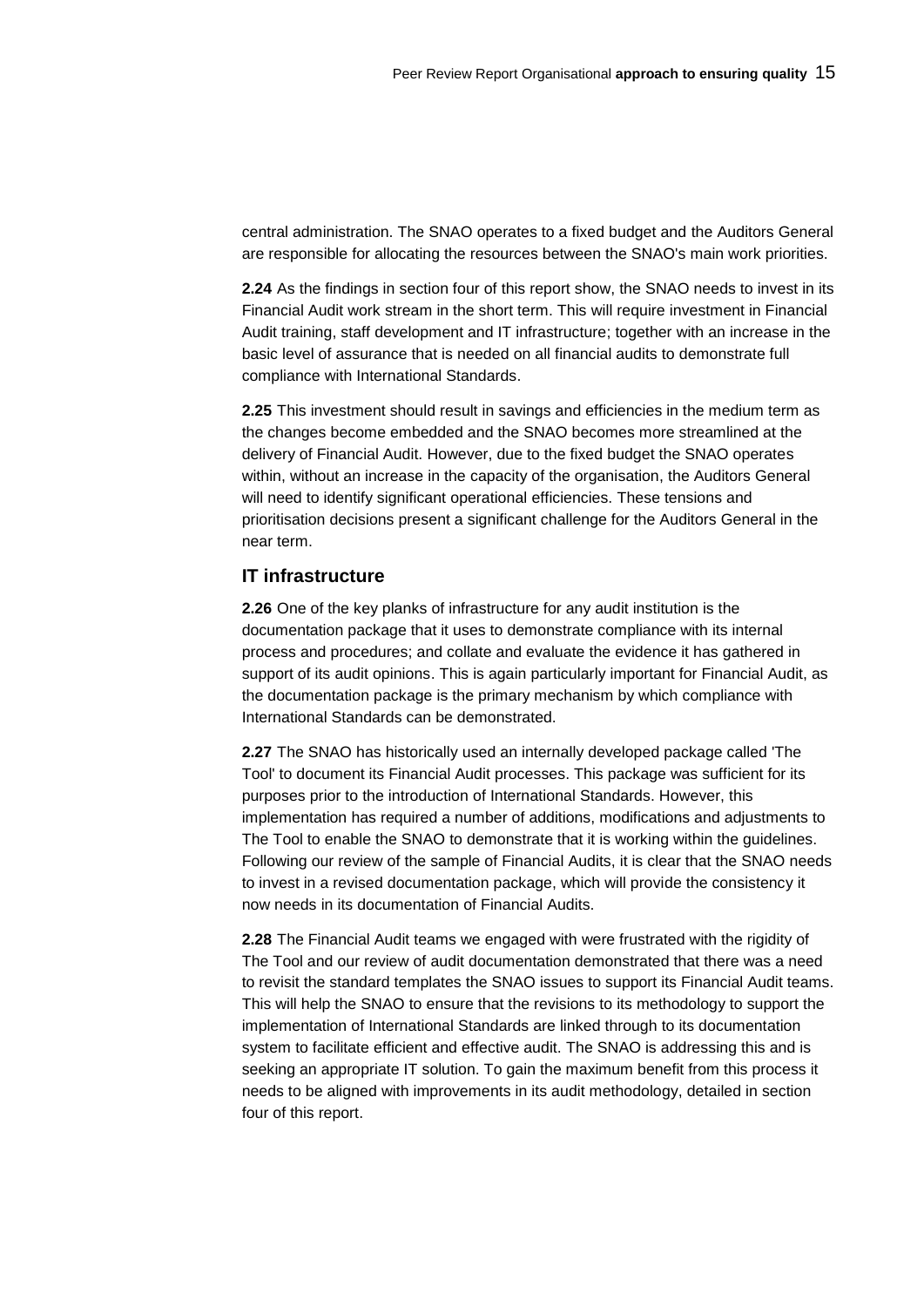# Performance Audit

**3.1** The objective of Performance Audit in the SNAO is to promote the optimum return on resources within the Swedish Government, having regard to the public interest.

**3.2** The SNAO has agreed the following objectives for Performance Audit<sup>11</sup>:

- the focus of each audit should be relevant and interesting;
- the audit must be of a high standard; and
- the audit must achieve a high standard of efficiency and effectiveness.

**3.3** To assess whether the SNAO's approach to Performance Audit produces high quality outputs, under a suitable internal control system, we covered the following areas via a sample of three audits:

- Compliance of the SNAO's Performance Audit Handbook, methodological framework and processes with International Standards for Supreme Audit Institutions.
- The quality and consistency of the documentation in support of the findings and conclusions for each Performance Audit.
- The efficiency of the approach to Performance Audit.

**3.4** In addition, we also identified improvements that could be made to the overall Performance Audit approach within the SNAO.

## Compliance with ISSAIs

**3.5** The primary purpose of the Peer Review, with reference to Performance Audit, was to assess the appropriateness of the SNAO's internal quality review processes and compliance with International Standards. In the case of Performance Audit, the applicable standards are the International Standards for Supreme Audit Institutions (ISSAIs).

**3.6** In our review, we were able to conclude that the SNAO meets the requirements of the lSSAI standards. As a result, the SNAO can afford to focus on generating maximum influence across the Swedish Government from its Performance Audits rather than compliance with ISSAIs.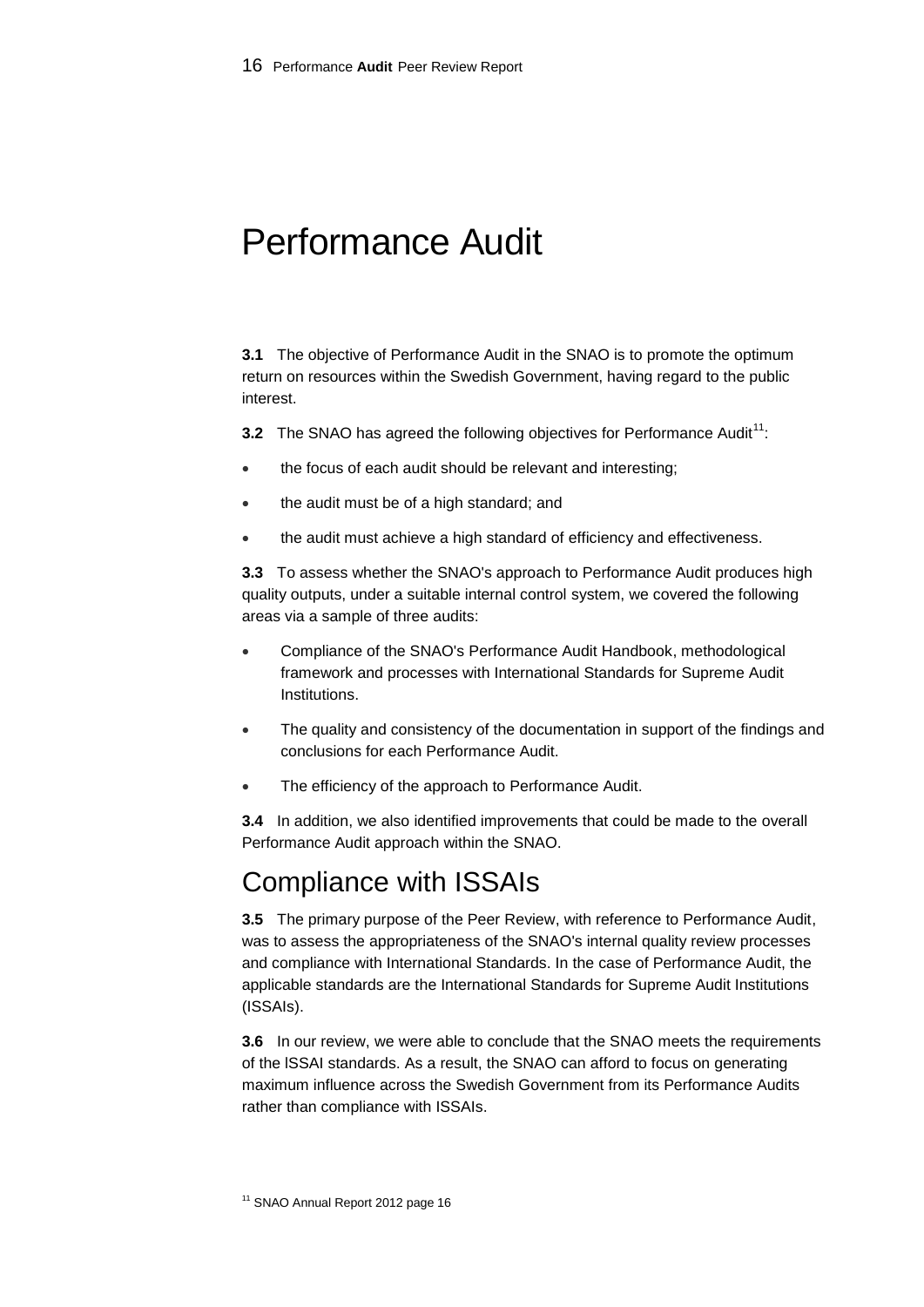**3.7** We were particularly impressed by the SNAO's approach to collecting the opinions of external experts on its work. The Peer Review is one indication of this, but we found that the SNAO commissions external reviews and studies of its Performance Audit reports on a regular basis. The information that the SNAO has collected on its own work has provided a good basis for the development of the Performance Audit function. This openness to external input and drive to improve will stand the organisation in good stead for increasing its influence across the Swedish Government into the future.

**3.8** We found one particular issue with regard to the ISSAIs that the SNAO should address, which is the uniformity of the SNAO's approach to documentation of its Performance Audits. Documenting audit observations in electronic workspaces, which is the approach that is encouraged in the ISSAIs and is documented in the SNAO's Performance Audit Handbook, is best practice from the perspective of quality assurance. However, we found that the guidelines in the SNAO's Performance Audit Handbook are not always adhered to. The documentation of observations followed different approaches in individual audits, rather than following the standard structure that is set out in the Handbook.

**3.9** Though we did not find any particular deficiencies in the documentation of audit observations in our sample, the lack of consistency in the collation of findings suggests that the level of control that is exercised by the SNAO over the audit teams' approach to documentation should be enhanced. This is a common problem in Performance Audit and can be addressed simply by enforcing the controls over documentation standards and focussing performance auditors' attention on the need for a consistent approach via training.

## Areas for improvement in the Performance Audit work stream

#### **Identifying Performance Audit topics**

**3.10** As set out in section two, the SNAO uses its strategic intelligence process to identify the areas of overall focus within Performance Audit work stream, called Audit Strategies. These are set out in the SNAO's strategy and annual audit plan<sup>12</sup>. These Audit Strategies are then used as the framework upon which the SNAO selects individual audit topics. This is sensible approach that ensures that the SNAO engages with the wider issues in the Swedish Government and produces audits of relevance to address them.

**3.11** However, the selection of individual audit topics from within the Audit Strategies is complicated and could be streamlined while maintaining its quality. The selection of individual audit topics is based around a risk analysis process, which divides an

<sup>&</sup>lt;sup>12</sup> Swedish National Audit Office Annual Audit Plan 2012-13.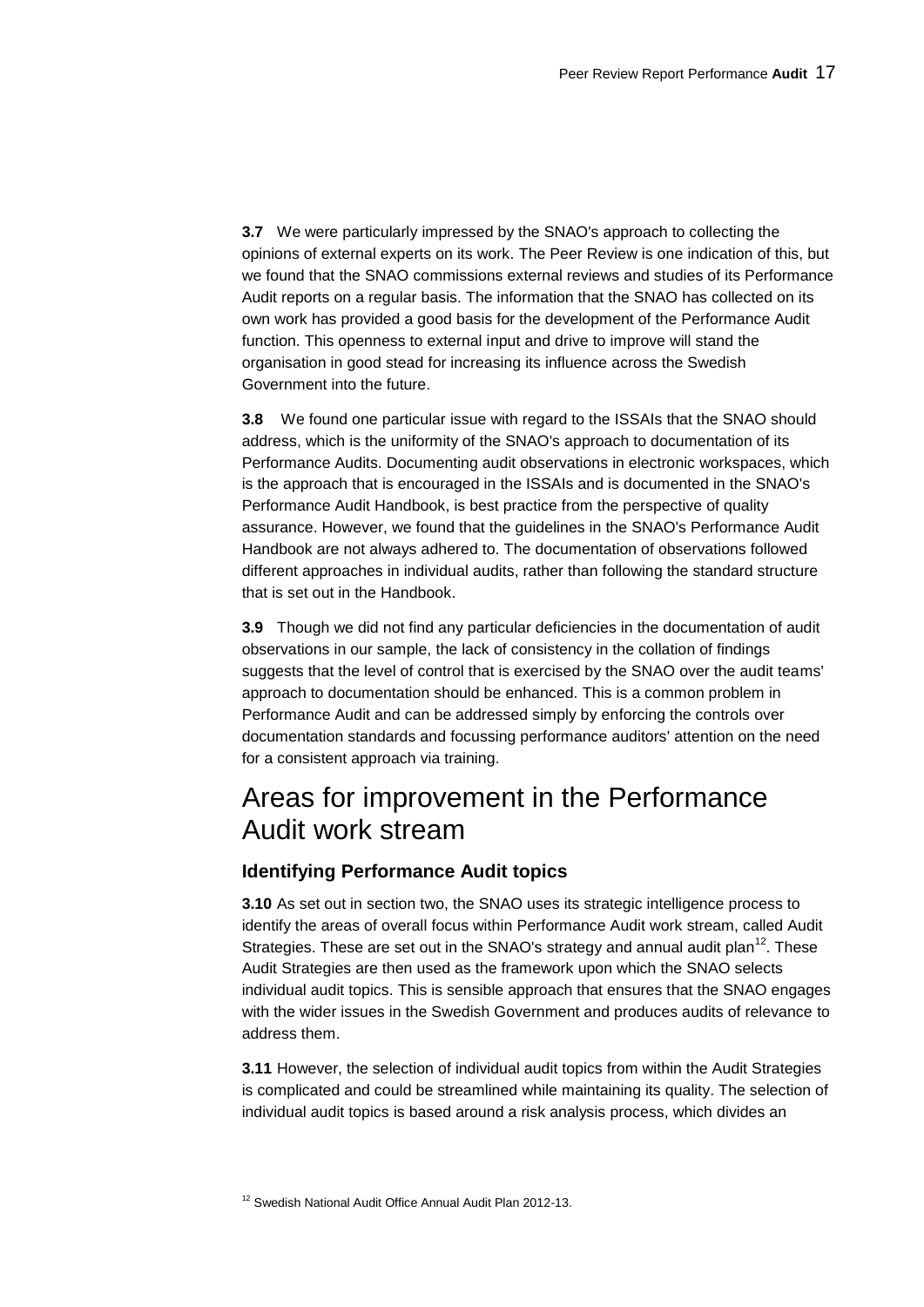individual audit proposal into separate processes and then determines within each process how well it lends itself to an audit. This is a comprehensive and extensive exercise, which involves multiple stages and results, in many cases, in all of the essential facts being known before an audit proceeds.

**3.12** This process could be simplified by provide a clearer break between the analysis required to select Performance Audit topics within an Audit Strategy and the planning of work in individual selected topics. This would increase efficiency by enabling audits to be put forward for approval by the Auditors General on either a six monthly or yearly cycle. This would have the benefit of providing a clearer more cyclical planning horizon for the SNAO; and a more focussed risk assessment process on individual pre-selected topics adding efficiencies to the process. Redesigning this approach would provide the opportunity for the SNAO to identify reductions in the overall cost of its planning cycle.

#### **The Performance Audit Handbook**

**3.13** The SNAO has a long tradition in the field of Performance Audit, which is clear from the Performance Audit Handbook. The Handbook has evolved in an environment in which audits have been conducted over an extended period. Therefore, as expected, we found that the guidelines are generally effective and provide the Performance Audit work stream with useful technical guidance, facilitating high quality audit outputs. However, this incremental development of the Performance Audit Handbook has resulted in a lack of consistency and overly complex processes in some areas, particularly in the planning cycle, as identified above.

**3.14** One particular area of the Handbook that would benefit from revision is the working definition of Performance Audit. Having a common understanding of the definition of Performance Audit helps to ensure that the work stream is coherent and that the approach to identifying, assessing and reporting on audit areas is consistent. This is particularly important for the SNAO because it is introducing a revised quality assurance process for Performance Audits, based on colleague reviews. This increases the number of individuals involved in the quality assurance process, which will create a broader range of opinions on what constitutes an effective Performance Audit

**3.15** During our work we found a lack of clarity in the detailed description of Performance Audit in the SNAO's Performance Audit Handbook, setting out its unique features and how it differs from other research based activities. The SNAO can address this by consulting with its staff and stakeholders to ensure that there is a common understanding of the value that Performance Audit can have in the Swedish Government, in comparison to the wider ranging research that is done on Government functions. This common definition should then be included in the Performance Audit Handbook to aid understanding and provide a clear point of reference for the selection of audit topics, design of audit approaches and assessment of the quality of the outputs.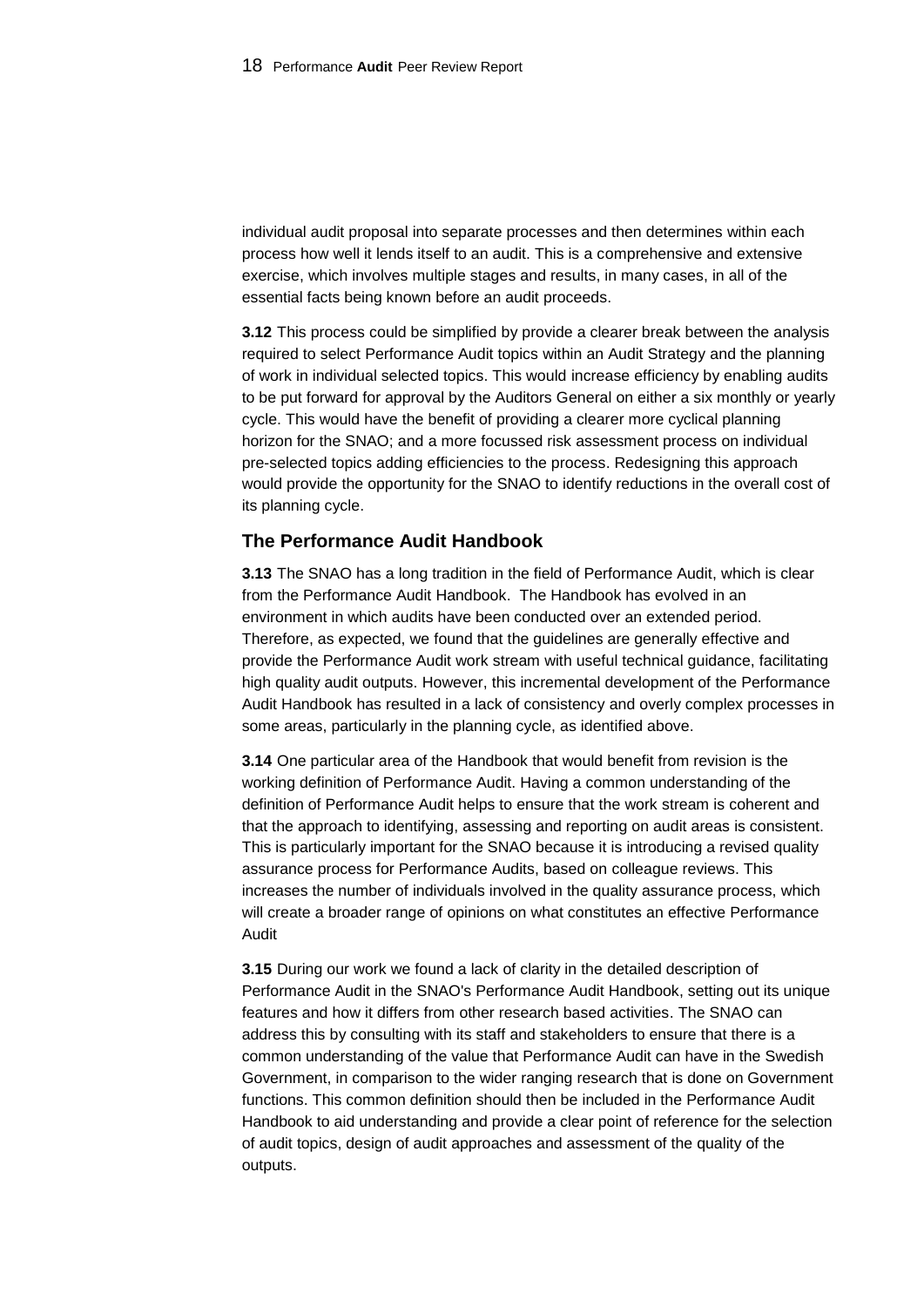# Financial Audit

**4.1** The objective of Financial Audit in the SNAO is to submit auditor's reports on the annual reports of auditees covered by the Act on Audit of State Activities in accordance with generally accepted auditing standards and in a timely manner.

**4.2** The SNAO has established the following objectives for the Financial Audit work stream $13$ .

- the focus must be relevant and interesting;
- the audit must be of a high standard; and
- the audit must achieve a high standard of efficiency and effectiveness.

**4.3** To assess whether the SNAO produces high quality Financial Audits, we covered the following:

- Compliance of the SNAO's Financial Audit Handbook and methodological framework with International Standards.
- The approach to generating sufficient information on audited organisations' activities, control frameworks and financial position to identify audit risks.
- The design of appropriate responses to the identified audit risks.
- The consistency of the audit approach to significant areas of the audit.
- The approach to communicating the findings of the audit with clients.

### Compliance with International Standards on Auditing

**4.4** The primary purpose of the Peer Review, with reference to the Financial Audit work stream, was to assess the appropriateness of the SNAO's internal quality review processes and compliance with International Standards. In the case of Financial Audit, the applicable standards are International Standards on Auditing (ISAs), as detailed in International Standards for Supreme Audit Institutions<sup>14</sup>. ISAs are the recognised best practice standards for the delivery of high quality financial audits.

<sup>&</sup>lt;sup>13</sup> SNAO Annual Report 2012 page 10.

<sup>&</sup>lt;sup>14</sup> The ISSAI framework specifies that SAIs should carry out financial audit under relevant recognised guidance.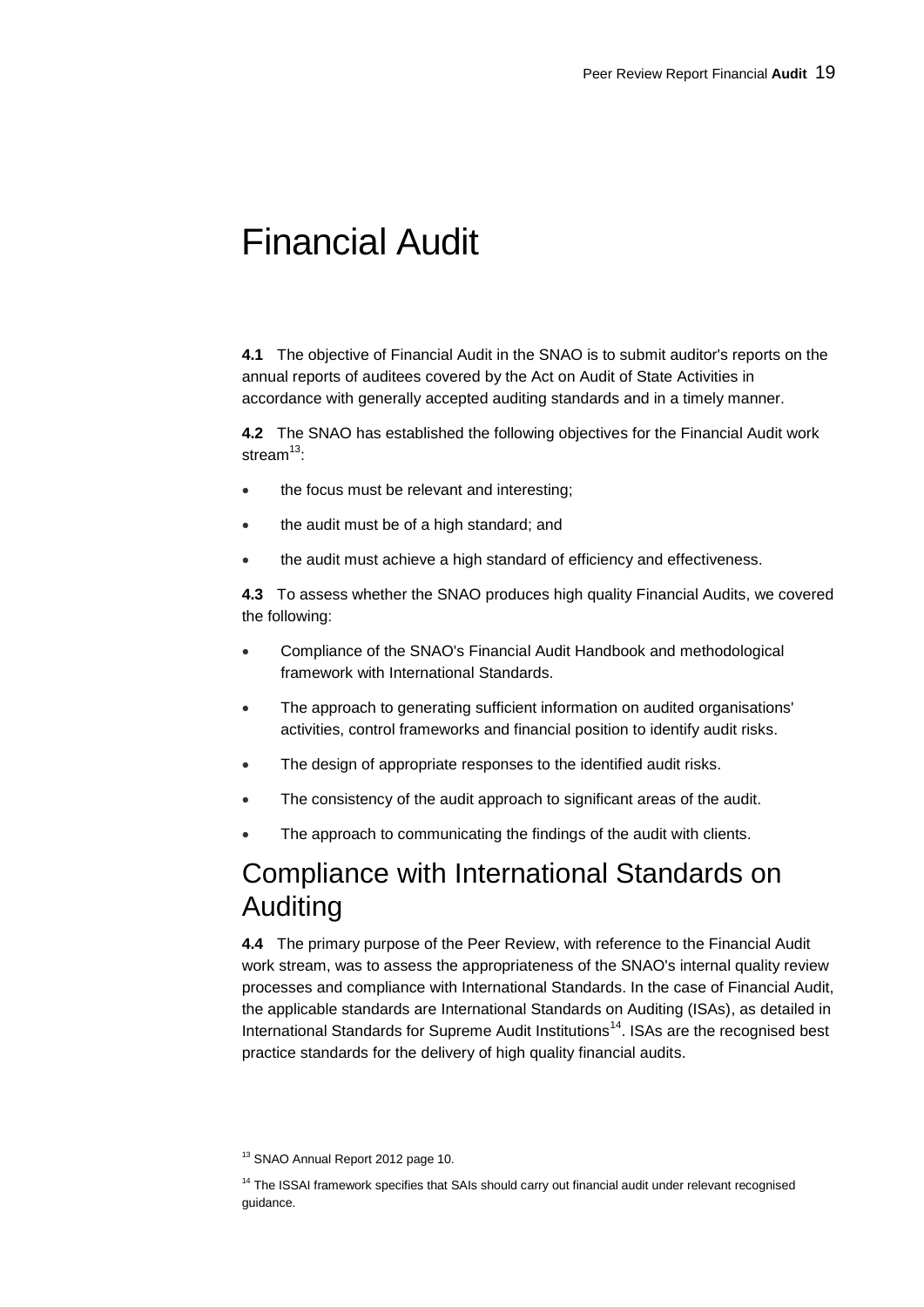**4.5** To test compliance with the ISA framework, we reviewed the overarching methodology that is applied to financial audit in the SNAO and is documented in the Financial Audit Handbook; the guidance that translates the Handbook into an applicable audit framework; and compliance with this methodology in three audit files.

**4.6** The SNAO started its process of implementing ISAs for its 2011 audit cycle and has made substantial progress since then. During our work we found some areas of good practice in the SNAO's audit approach, in particular audit teams':

- understanding of the nature of the organisations they are responsible for auditing and the issues they are facing;
- understanding of the nature of the business risks audit bodies are facing and, in many cases work to address the risks that have been identified; and
- work on the financial statements overall, including an examination of the data that is used to produce them and the way they are organised to produce financial statements.

**4.7** However, there are some areas where the SNAO needs to enhance its approach to Financial Audit to demonstrate compliance with the ISA framework. These are set out in detail in the sections below.

**4.8** During the Peer Review, we were encouraged by the SNAO's willingness to open itself up to the Peer Review; and knowledge of the areas of its Financial Audit approach that need to be improved to ensure that it can show full compliance with the ISAs. However, the input that is needed to do this is significant and will involve:

- Investment in the Financial Audit policies that translates the theoretical ISAs and the Financial Audit Handbook to an applicable SNAO audit approach. This investment will enable the Handbook to form the basis of a consistent, well understood assurance process that is followed by all Financial Audit teams.
- Introduction of a revised financial audit documentation package that translates the SNAO's audit methodology and application policies to practical steps for teams, see section 2 for further details.
- Greater focus on testing the detailed financial statements transactions and balances within the audit approach, which will increase the overall level of work that is done on each audit.
- Revisiting, with consultation, the SNAO's assessment of materiality in financial audit to ensure that audited bodies, Parliament and other stakeholders understand the impact of materiality in the context of the SNAO's audit and are comfortable with the thresholds applied.
- Revising the SNAO's current approach to auditing the Performance Report and Controls Statement.
- Training for financial audit staff on ISAs and the changes to the SNAO's audit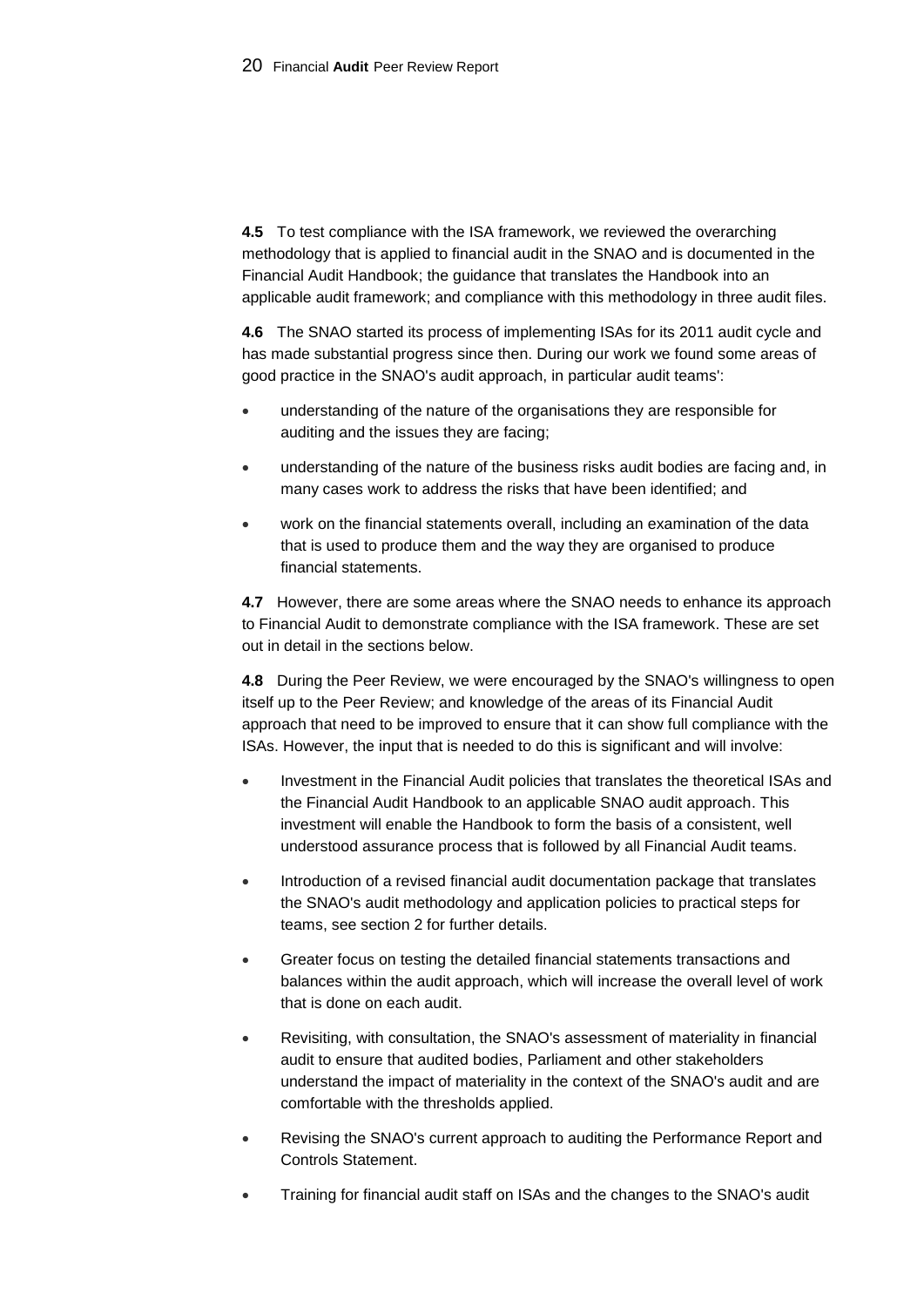approach.

**4.9** The level of input that is required in these areas will require an investment in Financial Audit in the short to medium term. The actual level of input that is required is difficult to quantify via an external review and will need to be determined by the SNAO and the Auditors General, in consultation with its stakeholders.

**4.10** The return on this investment will be greater confidence in the SNAO's Financial Audit work stream; enhanced assurance for the Swedish Parliament that the financial risks within the Swedish Government system are being addressed at a level of accuracy they are comfortable with; and, in the mid-term, a more focussed, efficient and consistent Financial Audit approach.

**4.11** In addition to ISA compliance, we also assessed the SNAO's quality framework for Financial Audit, with reference to International Standard on Quality Control 1 and International Standard for Supreme Audit Institutions 40. Except for the enhancements in knowledge and training required to evidence full compliance with ISAs, we were able to conclude that the SNAO complies with the requirements of the quality control standards. It has a quality control process that focusses on ensuring key audit judgements are assessed appropriately; there is sufficient review of audit work at the time it is completed and subsequently via cold reviews; and that it has appropriate calibre of staff and management in place to conduct good quality audit.

### Identification of audit risks

#### **Understanding of the audited body and its controls**

**4.12** ISAs require Financial Audit teams to assess and document audit risks via a programme of work to examine the inherent, control and financial risks that each audited body faces in order to ensure that the audit is focussed on the areas of greatest potential for error.

**4.13** In our examination of the SNAO's Financial Audit methodology and its application we found that the audit teams we met were highly aware of the issues each audited entity was facing and the impact on their business, which was helped by the stability of the audit teams and the experience of senior staff. However, we found gaps in the documentation of this assessment and also in the understanding of the nature of audit risk and, therefore, the relevance of the issues that teams were identifying to the audit.

**4.14** On the documentation side, we found a need for more:

- documentation of the controls that are in place within organisations that are relevant to the audit, such as the processes for making payments, receiving income or managing fixed assets, and the impact these controls processes have on the risk of error in the financial statements; and
- assessment at the planning stage of the changes in each organisations financial performance or position and impact on the audit risk assessment.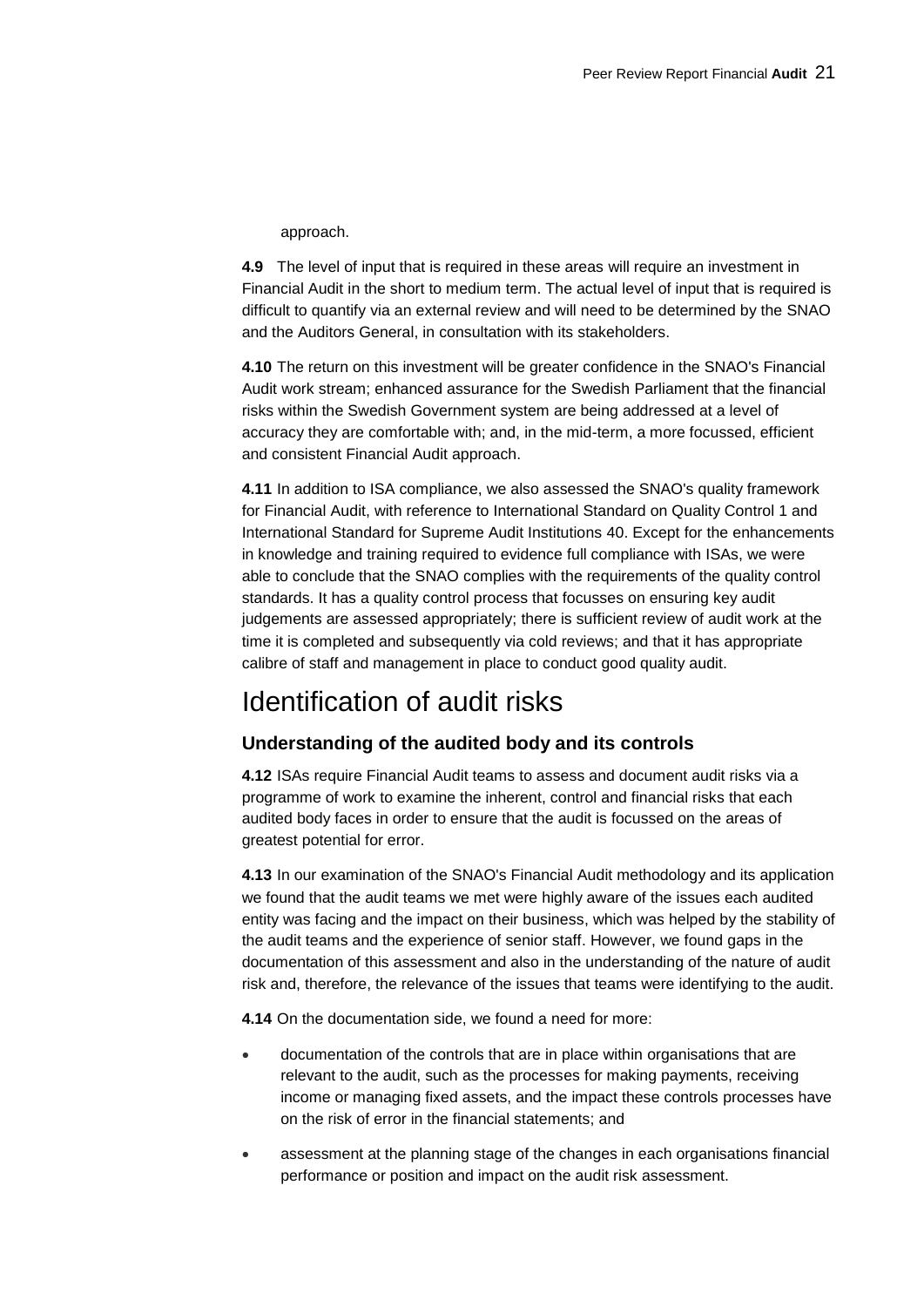**4.15** On the understanding of risks, we found some areas of judgement in the audit files that should, in our view, have been identified as audit risks. For example the process required to assess the level of non-payment of tax, which requires difficult evaluation of estimates with numerous inputs. We also found a number of the areas that were being identified as audit risks that did not, in our view, meet this definition. For example in two of our audit files payroll was identified as a risk area due to its size, when in fact payroll in most organisations is one of the best controlled processes and is unlikely, therefore, to result in a material error.

**4.16** In conclusion, therefore, in our view the SNAO is focussing too much on some areas of risk and insufficiently covering others. Improving teams' abilities to identify audit risks will benefit the SNAO as a whole by increasing its ability to make an accurate assessment of the status of financial control across the Swedish Government's finances via its annual engagement with some 250 audited bodies.

#### **Assessment of materiality**

**4.17** ISAs require audit teams to assess materiality on the basis of the level of interest in the financial statements; and to consider areas of the audited accounts that need to be subject to lower materiality due to their particular characteristics or the level of interest in them. Auditors are also required to assess the key driver of financial statements and base their materiality on this factor.

**4.18** Currently, the SNAO's approach steers teams towards a particular method of assessment of materiality by value - a combined percentage of the balance sheet and operating results of each entity. In assessing materiality, audit teams need to consider independently what is important for each audited entity, including the nature and context of the transactions and balances within the financial statements. For example, some organisations such as pension funds are dominated by the scale of their liabilities, and others are dominated by the level of expenditure they incur, such as those that pay out benefits. During our work, we did not find evidence of this assessment. All the audits we reviewed used a combined assessment of the balance sheet and operating results despite the audited bodies having different characteristics.

**4.19** The assessment of materiality is a key step in the audit risk assessment. This process provides a threshold by which audit teams can assess the significance of the risks they identify against a framework for grading the level of assurance that is required on each individual area. Therefore, the SNAOs need to ensure that this is carried out appropriately across its audit portfolio and includes assessment of the applicable context for each audited organisation when setting materiality. The SNAO also needs to ensure that its stakeholders are comfortable with the levels of numerical materiality it is selecting, as this effectively provides an indication of the levels of error that can be tolerated within a set of financial statements before the opinion is modified.

#### **Audit of the Performance Report and Controls Statement**

**4.20** Currently the SNAO's audit opinions provide a true and fair view over the full annual report that is produced by their clients. This covers the financial statements,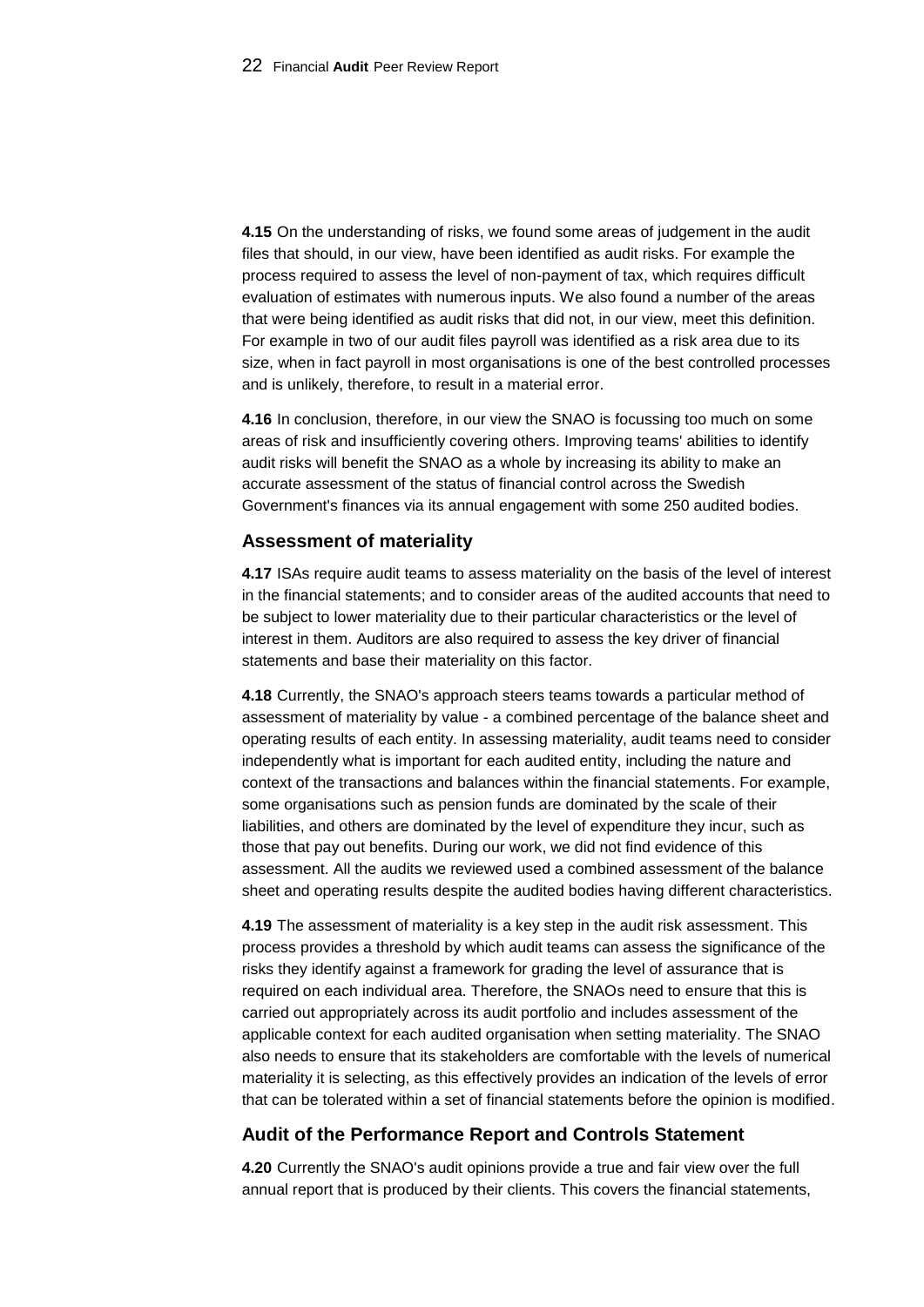but also the narrative element at the start of the document which constitutes the Performance Report and the Controls Statement.

**4.21** In our opinion, this overarching true and fair opinion provides a perception of a level of confidence in the accuracy of the Performance Report and Controls Statement that is not supported clearly by the work that is carried out by the SNAO. The narrative statements that are provided in each of these documents do not lend themselves to the provision of true and fair opinion<sup>15</sup>. Therefore, in our view there is a gap between the level of assurance the SNAO is providing via its audit opinion and the work that is being done to support it.

**4.22** The SNAO is aware of this gap and is seeking to close it by agreeing a reduction in the scope of the work that it does on these areas with its audited bodies; and a clarified audit opinion template. We encourage this and the SNAO should seek to conclude it as soon as possible. Clarifying the scope of this work has the potential to offset some of the costs of investment that will be required in other areas of the SNAO's Financial Audit methodology.

### Designing responses to audit risks

**4.23** Once the risk assessment has been completed, ISAs require appropriate responses to be designed to test these risks, which should cover the controls that are in place to address them and substantive detailed testing to gather evidence as to whether they have resulted in material error.

**4.24** In our review of a sample of financial audits, we found that the SNAO was addressing the audit risks it had identified appropriately in most areas. We found evidence that the impact of the risks is being articulated at an appropriate level<sup>16</sup>; with documentation of the controls that are in place to address these risks; and testing of the controls where appropriate. However, we did find a need to carry out more substantive detailed testing to address the risks, which is linked to the need to develop clearer policies to translate ISAs to an operational audit framework that is applied across the SNAO's audits, as detailed in the following section.

**4.25** For the audit risks that the audit teams identified that relate to the Performance Report or Controls Statement, greater clarity in the testing approach to these areas is required. This is inevitable given the nature of these statements and issues that are identified within them, but supports our view that this is an area that the SNAO needs to focus on.

<sup>&</sup>lt;sup>15</sup> The ISA framework covers the scope of the work that is required on this section in ISA720, which only requires a review of this additional information for consistency with the financial statements and the audit team's overall understanding of the entity that is being audited.

 $16$  ISAs require audit risks to be assessed at the assertion level and this was done in most cases.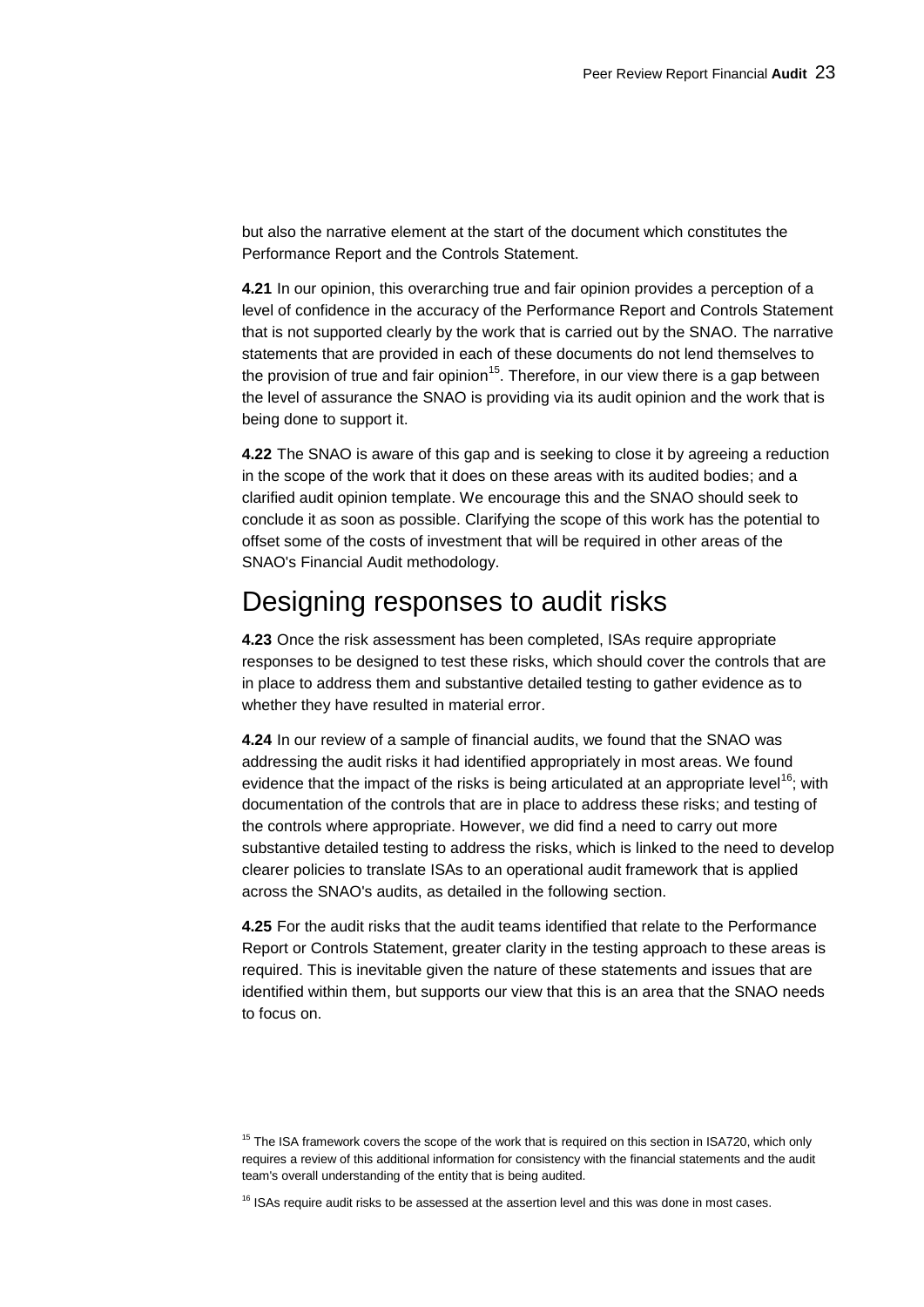## Consistency of audit approach to significant audit areas

**4.26** ISAs require all areas that are significant to the financial statements to be covered by a combination of controls testing and/or substantive testing to gain sufficient appropriate assurance. In our review of the SNAO's audit methodology and sample of audits, we found that the SNAO does not have clearly articulated policies for implementing this assurance.

**4.27** ISAs provide a number of options for delivering this assurance as follows:

- Controls testing which covers an appropriate sample of controls across the financial year in question.
- Substantive analytical procedures whereby a model of an audit area is built up via a range of inputs and assumptions to predict an outcome.
- Substantive tests of detail which includes detailed testing of the recorded transactions to underlying evidence.
- Comparative analytical procedures which compare prior year outturn to the current figures supported by evidence.

**4.28** In our review of files we found that the SNAO uses tests of control to evidence their operation over particular audit risks and in some specific areas carries out substantive tests of detail to cover these risks. For the areas that are not subject to significant audit risk, however, the SNAO's assurance is based more or less entirely on comparative work. This level of evidence provides comfort that significant movements of concern in the financial statements are reviewed. However, except for in organisations that have the strongest financial control framework, this needs to be supplemented by either detailed evidence to confirm the movements are supported; additional substantive analytical work; or tests of detail to be fully ISA compliant.

**4.29** There are very few entities within the UK government sector and relatively few organisations in the UK private sector where a controls testing approach supplemented by comparative work only is adopted and judged to be compliant with ISAs. Where such an approach is adopted, the controls testing that supports the comparative work is very extensive and, in general, based on the operation and testing of robust IT based controls. In effect, therefore, the SNAO's current audit approach assumes that the financial control processes of all organisations within the Swedish Government sector complies with best practice.

**4.30** Within the scope of the Peer Review we cannot make an assessment of whether this judgement is appropriate. The Swedish Government system is generally recognised as among the best in the world; is highly integrated and well financed; and the control framework is boosted by the culture of openness and transparency within the Swedish system. In addition, the system does not have some of the operational complexities that impact on Financial Audit in the UK, such as multiple complex IT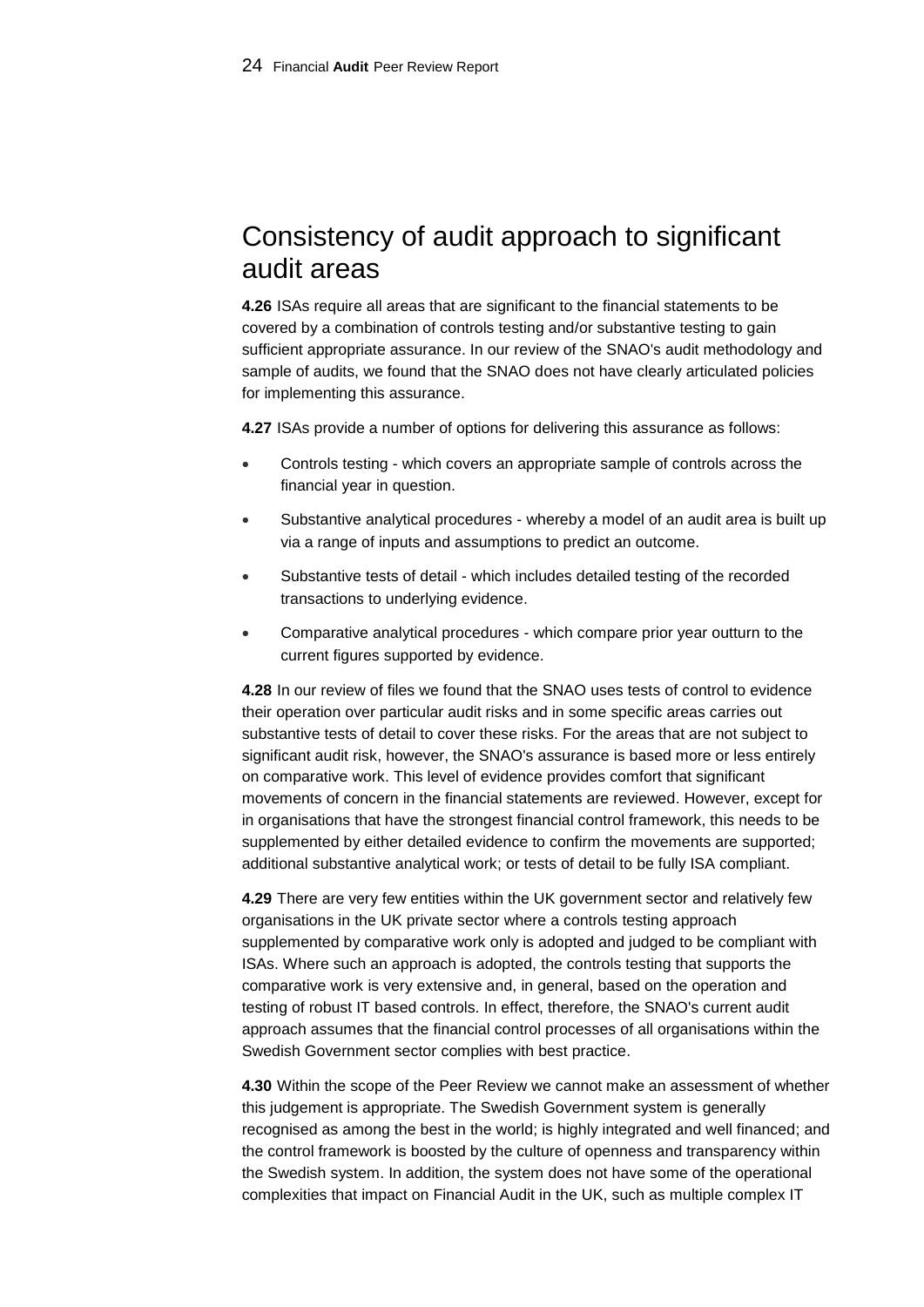systems and processes, a legacy of under investment in financial processes and systems and complex consolidation processes. However, the SNAO's audit approach would benefit from a careful assessment of the appropriateness of this assumption; whether it is appropriate across all organisations in the sector; and whether it is testing it sufficiently to ensure that it is valid. This will become increasingly important as the Swedish system changes over time and the level of resources that are available reduces, creating increased tensions within the system and greater potential for error.

## Communication with audited bodies

**4.31** ISAs require effective communication on the areas of focus for the audit, the overall audit approach and the errors that are found between the audit team and the management of the organisation being audited.

**4.32** The SNAO has interpreted this requirement by requiring audit teams to have a documented meeting with the senior management of the organisation that is being audited at the start and end of the audit process, without the need for a formal written output. This provides the benefit of requiring teams to prepare a coherent and concise conclusion on the audit that can be verbally presented to management. We would encourage this general approach. However, the lack of a formal written output means that the SNAO needs to ensure that it covers all of the requirements of  $ISAs<sup>17</sup>$  and that they are documented.

**4.33** Overall, however, we found that the communication with senior management within the audited entities was appropriate in our sample of audits and that the culture of effective face to face discussion of the audit was a positive aspect of the SNAO's approach to financial audit.

<sup>&</sup>lt;sup>17</sup> International Standards on Auditing require audit teams to communicate their: assessment of independence; assessment of the risks identified during the audit including in relation to fraud, and the errors and adjustment that are identified during audit work.